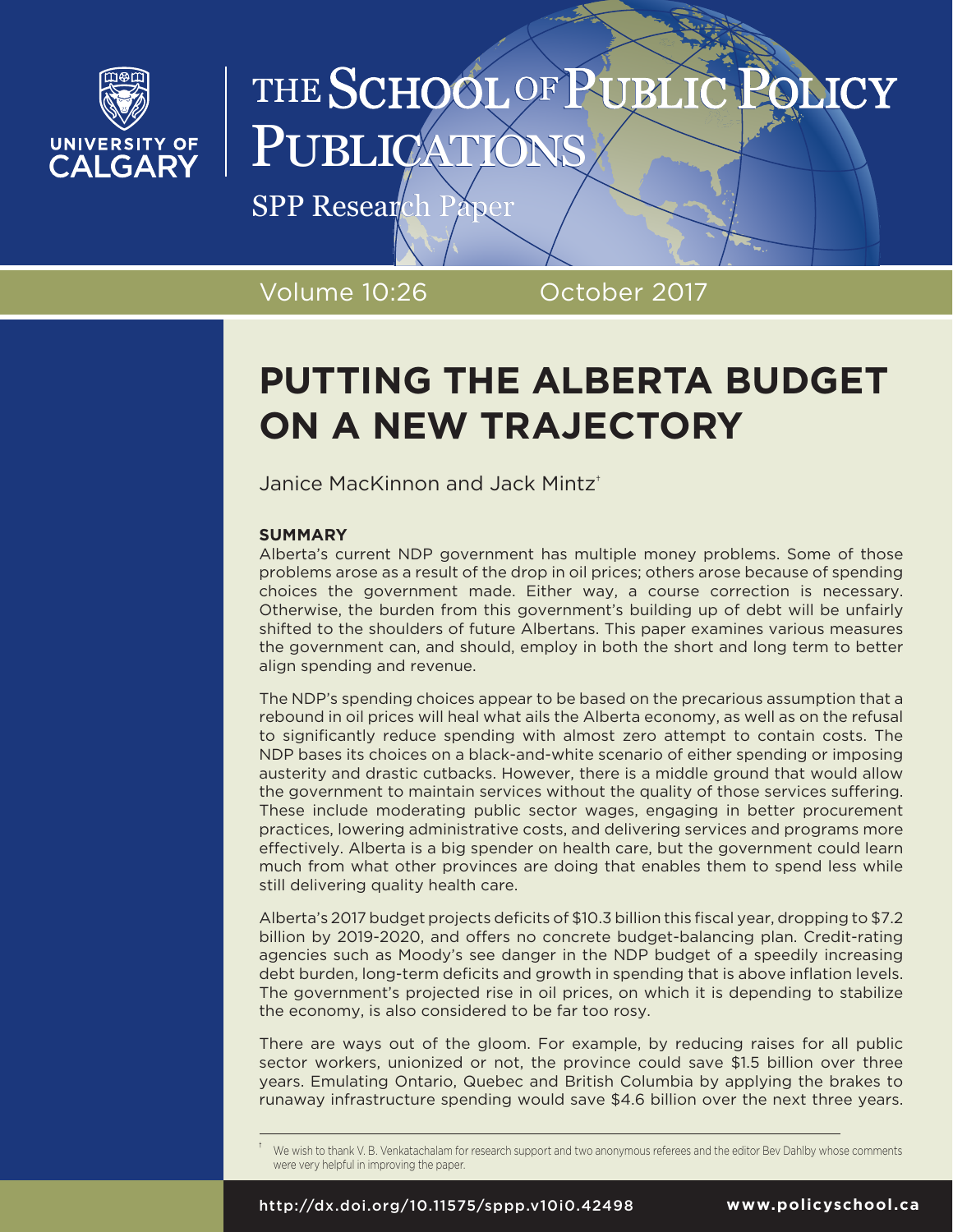Public programs and services can be restructured, as has been done in other provinces, to make them more efficient and effective and administrative and procurement costs can be reduced. Reducing Alberta's per capita spending levels to those akin to levels in other large provinces would eventually yield annual savings of \$6.6 billion.

Economic growth won't come from poorly thought-out spending; rather, it will evolve from the creation of a more positive climate for investment. The NDP's carbon tax and its emphasis on more heavily taxing higher income earners do nothing to promote economic growth that could shore up government revenue. Tax reform is key: less economically damaging taxes would improve growth prospects and help close the deficit. Use of the carbon tax should address competitiveness issues through deregulation and cutting business taxes. And for the long term, the government needs a solid plan to balance the budget with specific annual deficit targets.

Common sense, moderation in many things and a firm hand on the fiscal reins will go far towards righting this dangerously listing ship, but the NDP government has to be bold enough to take the initiative. Unrestrained spending is not the answer to any economic predicament.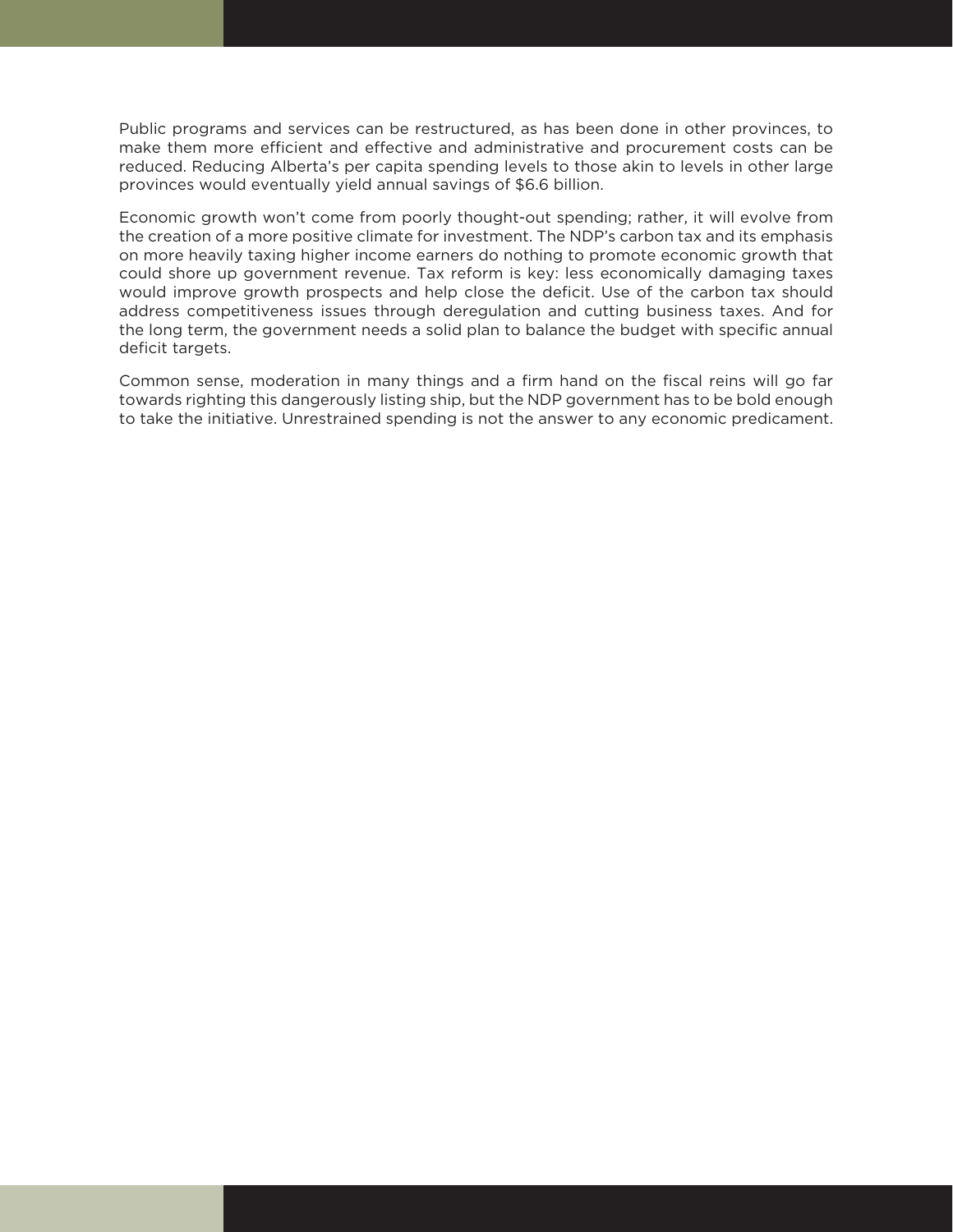# **INTRODUCTION**

Spending money is easy for governments. Spending can solve problems, delay difficult decisions and bring tangible benefits to current taxpayers, while the costs – accumulating deficits and debt – are borne by future taxpayers and governments. Relative to other provincial governments, Alberta governments have been big spenders: they have historically increased spending in good times when oil prices have been high, only to face significant deficits during downturns when oil revenues sag. Deficit financing has often been used rather than spending cuts when oil prices plummet in the hope that a rebound in oil prices will restore provincial revenues and balance the budget (Kneebone, 2013).

Thus, it can be argued that the current NDP government's fiscal policies are consistent with the way some past Alberta governments have dealt with the volatility of a boom-and-bust economy. It is also true that when the NDP came to power in 2015 it inherited a very difficult situation: oil prices plunged, the province went into recession and continuing population growth meant additional costs for services. The circumstances were obviously very challenging and running deficits was understandable and unavoidable.

However, what is different this time is the scale of the deficit spending, the riskiness of the assumption that a rebound in oil prices will restore the province's finances and the government's unwillingness to make any significant spending reductions. There is a major difference between running short- or medium-term deficits until a return to balanced budgets can be achieved, and using the challenging fiscal and economic circumstances as a rationale for continued spending, with virtually no attempt to contain costs.

Despite a dramatic drop in revenues, the government justifies its continued spending in various ways. It uses the traditional Keynesian argument that during downturns governments should spend to help stimulate the economy. There is some merit to the idea that when economic growth is slow and interest rates are low, spending on strategic infrastructure is justified if it brings long-term economic benefits to the economy (Sharma, 2017). However, this does not mean governments have a licence to continue to add new spending to Alberta's already high spending levels, as the current government is doing.

The government also presents the public with a stark choice between spending and "austerity," which Premier Rachel Notley defines as "slashing core services" and "downloading" the province's economic problems "onto families" (Canadian Press, 2016). Yet, reducing spending to help align it with revenues does not necessarily lead to fewer frontline services. Services can be maintained with cost constraint in labour compensation, better procurement practices, lower administrative costs, and delivering services and programs more effectively. This is especially true in a province like Alberta in which data show that public sector spending has been much higher than in other provinces even though outcomes are not better. Clearly, not every dollar spent in Alberta is being spent wisely. Other provinces that do not begin with the same advantages as Alberta have demonstrated some of the choices that can be made to better align spending and revenue.

The government also asserts that by not making significant spending cuts it is protecting Albertans. That may be true today. But the government is taking the easy way out by continuing to spend at high levels, leaving it to future governments to make the difficult but necessary choices. The longer the government continues to run large deficits and accumulate debt, the more painful the choices that future governments will need to make to right the province's fiscal ship.

It is important to begin by analyzing the scale of Alberta's fiscal problem. The size of the current deficits and the growth trajectory of the debt underline the fiscal challenge. However, to put the province's fiscal problem into perspective, it is important to describe the fiscal challenges in terms to which people can relate. For instance, reporting that the province's debt is \$70 billion may beg the question: what does that mean to the average Albertan? To help answer questions of this kind, this paper presents models of what various scenarios mean to Alberta taxpayers.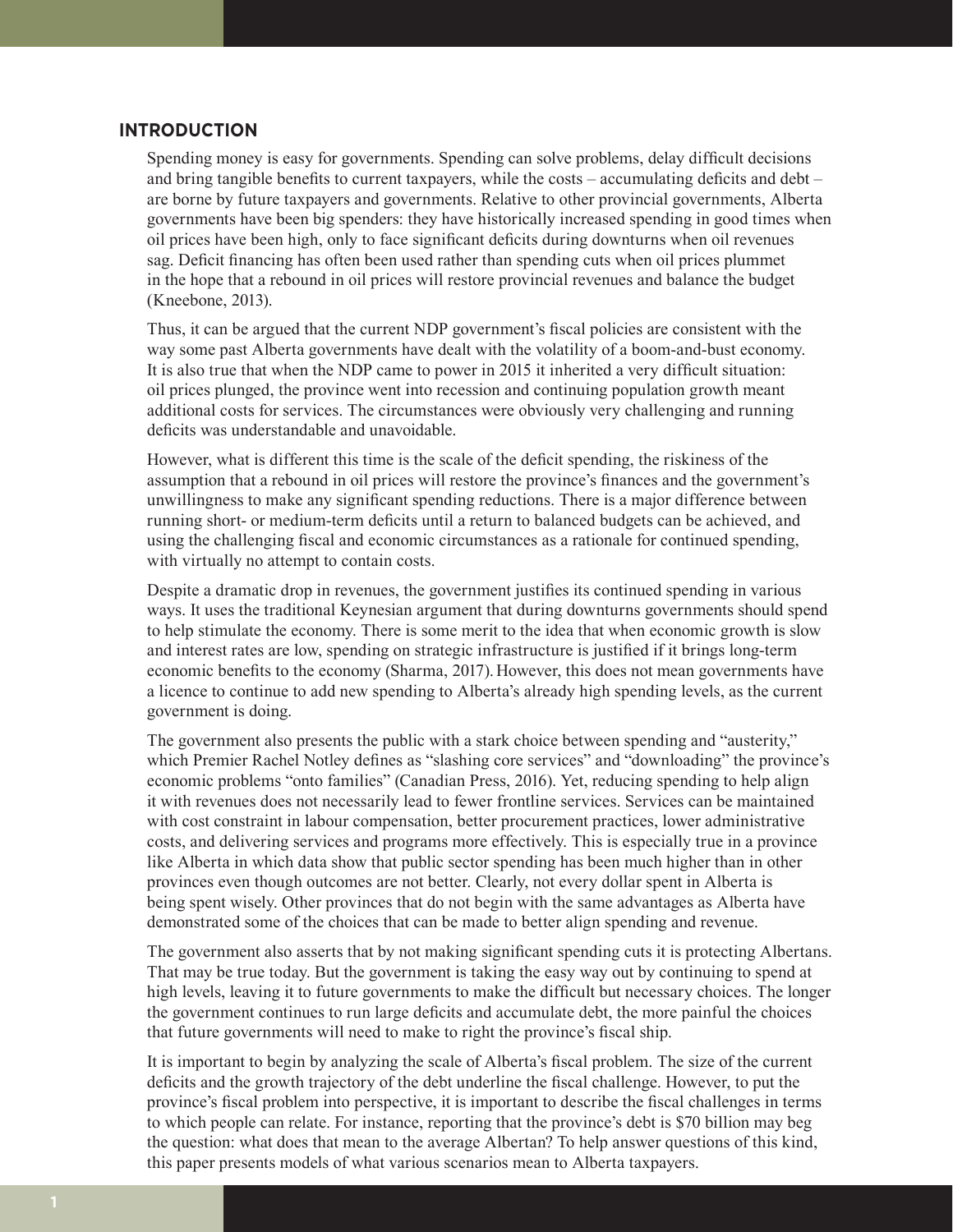After analyzing the scale of the problem, the paper will consider some of the policy choices that the Alberta government could make that would begin to align revenue and spending. We do not believe that the deficit can be eliminated in one year but we do feel that more can be done now to reduce the debt build-up, as it will take time to eventually achieve a balanced budget. How these policy choices, most of which have been adopted by other provinces, would affect the deficit will also be projected. As well as taking short- and medium-term measures to better align spending and revenue, the government should present a longer-term plan to balance the budget over a number of years with specific deficit targets for each year.

#### The Scale of the Fiscal Problem

The 2017 Alberta budget was released on March 16, 2017 and within hours the credit rating agencies pointed to the seriousness of the province's current and future fiscal situation. "Alberta's rapidly rising debt burden, protracted deficits, and above-inflation expense growth" were cited by Moody's credit rating agency as major problems (Moody's, 2017a). The budget projects deficits of \$10.3 billion in 2017-2018, \$9.7 billion in 2018-2019 and \$7.2 billion in 2019-2020, with no concrete plan to balance the budget (Government of Alberta Budget, 2017a, 109).Moody's calculates that Alberta's debt will triple between 2015-2016, when the NDP came to power, and 2019-2020, when the government's electoral mandate ends. It also noted that by 2019-2020, the province's debt burden would approach 150 per cent of revenues (Moody's, 2017b).

It is important to remember that the actual increase in debt – measured as changes in either gross or net financial debt – can be larger than what is indicated by the Alberta government's deficit. Federal and provincial governments in Canada have adopted capital budgets whereby depreciation associated with public capital is deducted as an expense determining the operating budget of the province (capital grants to municipalities are also treated as an expense). A separate capital plan provides the planned capital spending and sources of financing, of which a large share is debt. Thus, if infrastructure spending is more than depreciation charges, debt can be growing faster than deficits. Thus, in 2017-2018, Alberta's budget deficit of \$10.3 billion is smaller than the increase in gross liabilities of \$11.2 billion and net financial liabilities of \$13.6 billion.The amortization charge to the operating budget was \$2.4 billion, but the debt liabilities incurred to fund the capital plan rose by \$6 billion for a net increase in deficits and capital debt financing of \$3.6 billion, largely explaining the growth in net financial debt.

By 2020 the province projects its debt to be \$70 billion. The province's interest costs will be \$1.4 billion this year and increase to \$2.3 billion in two years (Government of Alberta Budget, 2017b, 109).To put these numbers into perspective: the debt burden will be \$16,500 for every man, woman and child in the province. The interest cost for every Albertan will be \$330 in 2017-2018, rising to \$550 in 2019-2020.

However, the size of the debt and related interest costs are premised on optimistic assumptions about the price of oil; hence, these numbers should be considered the best-case scenario.

#### The Risks:

The credit raters also noted the risks to the province's fiscal forecast. DBRS cited the "uncertain outlook for global commodity prices, limited access to offshore energy markets, ongoing opposition to the construction of new pipelines and the threat of protectionist US trade policies" (DBRS, 2017).Credit rating downgrades also result in higher borrowing costs. Finally, interest rates are at an all-time low, and as the Canadian economy improves, it is likely that the Bank of Canada will increase interest rates.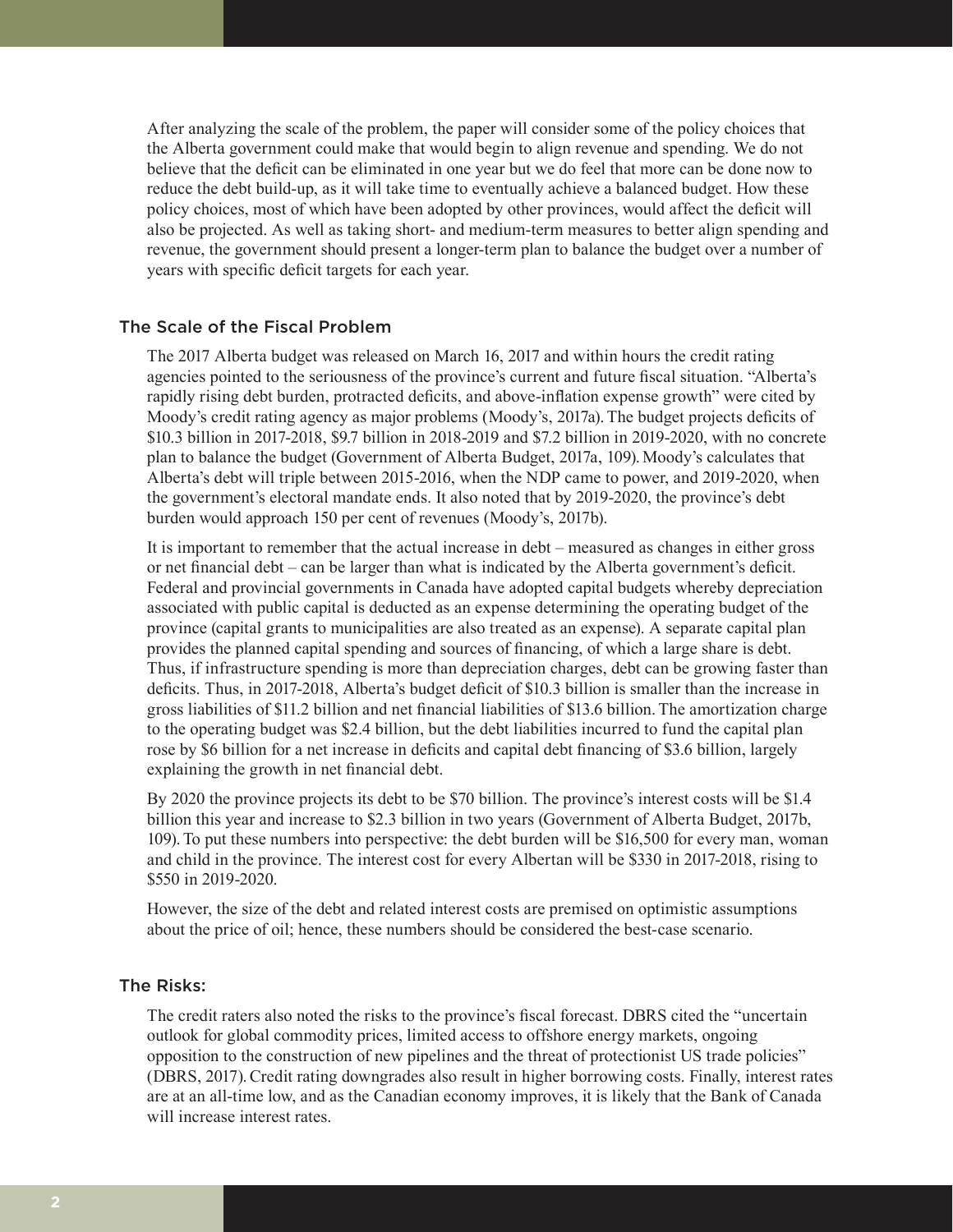While the above risks are difficult to quantify, the quantifiable risk cited by Moody's is the province's optimistic assumptions about the price of oil. While the Alberta budget assumes that oil will rise to US\$68 per barrel by 2019-2020, Moody's stated that the \$68 Alberta forecast is "at the upper end or exceeds Moody's own forecast of a medium-term price band of US\$40-60 /barrel" (Moody's, 2017c). Also, current futures' contracts suggest prices could remain well below \$60 until 2020. As shown in Table 1, the federal budget, released March 22, 2017, contains economic forecasts based on surveys of 14 private sector economists. Its assumptions about the price of oil are more pessimistic than those of the Alberta government. Future WTI oil prices are expected to be even lower than the federal March 2017 budget as oil prices have by and large turned to levels below US\$50 per barrel since mid-April 2017 (this would be the high-risk scenario).

The difference in the Alberta and Canadian forecasts is important since every one-dollar drop in the price of oil means \$310 million less in revenue for the Alberta government (additional interest costs to service a higher deficit are included in estimates) (Government of Alberta Budget, 2017c, 38). As illustrated in Table 2, assuming the federal forecast is more accurate than the Alberta one, the Alberta government would have \$310 million less revenue in 2017, which would mean a deficit of \$10.7 billion rather than the projected \$10.3 billion, and \$3.7 billion less revenue in 2019-2020, which would see the 2019-2020 deficit increase from \$7.2 billion to \$11.0 billion.

As a high-risk case, June 2017 trades indicate that future WTI prices will be an even lower oil-price scenario of less than \$50 in the coming three years. If anything, the Alberta government's projected prices are a low-risk scenario.

|                             | 2017 | 2018 | 2019 |
|-----------------------------|------|------|------|
| <b>Alberta Government</b>   | 55   | 59   | 68   |
| <b>Government of Canada</b> | 54   | 59   | 56   |
| <b>Future Prices</b>        | 4    | 48   | 49   |

#### **TABLE 1 WTI CRUDE OIL PRICE (\$US PER BARREL)**

Sources: Government of Canada (2017) and Alberta government (2017) and CME as of June 30, 2017 for end of each fiscal year (http://www.cmegroup.com/trading/energy/crude-oil/light-sweet-crude.html ).

| TABLE 2 |  | <b>DEFICITS UNDER VARIOUS PRICE SCENARIOS</b> |
|---------|--|-----------------------------------------------|
|         |  |                                               |

|           | Alberta Forecast<br>(\$ Billion) | Deficits under Federal Forecast<br>(\$ Billion) | <b>Deficits using Future Prices</b><br>(\$ Billion) |
|-----------|----------------------------------|-------------------------------------------------|-----------------------------------------------------|
| 2017-2018 | $-10.3$                          | $-10.7$                                         | $-12.7$                                             |
| 2018-2019 | $-9.7$                           | $-9.8$                                          | $-13.1$                                             |
| 2019-2020 | $-7.2$                           | $-11.0$                                         | $-13.1$                                             |
| Total     | $-27.2$                          | $-31.5$                                         | $-38.9$                                             |

\*Based on end of fiscal year (month of March) for each year.

#### **TABLE 3 IMPLICATIONS FOR DEBT**

|                       | <b>Alberta Budget</b><br><b>Total Liabilities</b><br>(\$ Billion) | Alberta Budget<br><b>Total Liabilities</b><br><b>Federal projection</b><br>(\$ Billion) | Alberta Budget<br><b>Total Liabilities</b><br><b>Future Prices</b><br>(\$ Billion) | <b>Debt Servicing Cost</b><br>Alberta Budget<br>(\$ Million) | <b>Debt Servicing Cost</b><br><b>Using Federal</b><br><b>Projected Prices</b><br>(\$ Million) | Debt Servicing Cost<br><b>Using Future Prices</b><br>(\$Million) |
|-----------------------|-------------------------------------------------------------------|-----------------------------------------------------------------------------------------|------------------------------------------------------------------------------------|--------------------------------------------------------------|-----------------------------------------------------------------------------------------------|------------------------------------------------------------------|
| 2017-2018             | 85.7                                                              | 86.1                                                                                    | 88.1                                                                               | 1398                                                         | 1406                                                                                          | 1466                                                             |
| 2018-2019             | 99.5                                                              | 100.0                                                                                   | 105.4                                                                              | 1807                                                         | 1819                                                                                          | 1937                                                             |
| 2019-2020             | 111.6                                                             | 115.9                                                                                   | 123.3                                                                              | 2286                                                         | 2397                                                                                          | 2590                                                             |
| <b>Annual Average</b> |                                                                   |                                                                                         |                                                                                    | 1830                                                         | 1897                                                                                          | 1978                                                             |

Note: Interest rate forecasts in Alberta were 2.0% for 2017-2018, 2.3% for 2018-2019 and 2.6% for 2019-2020.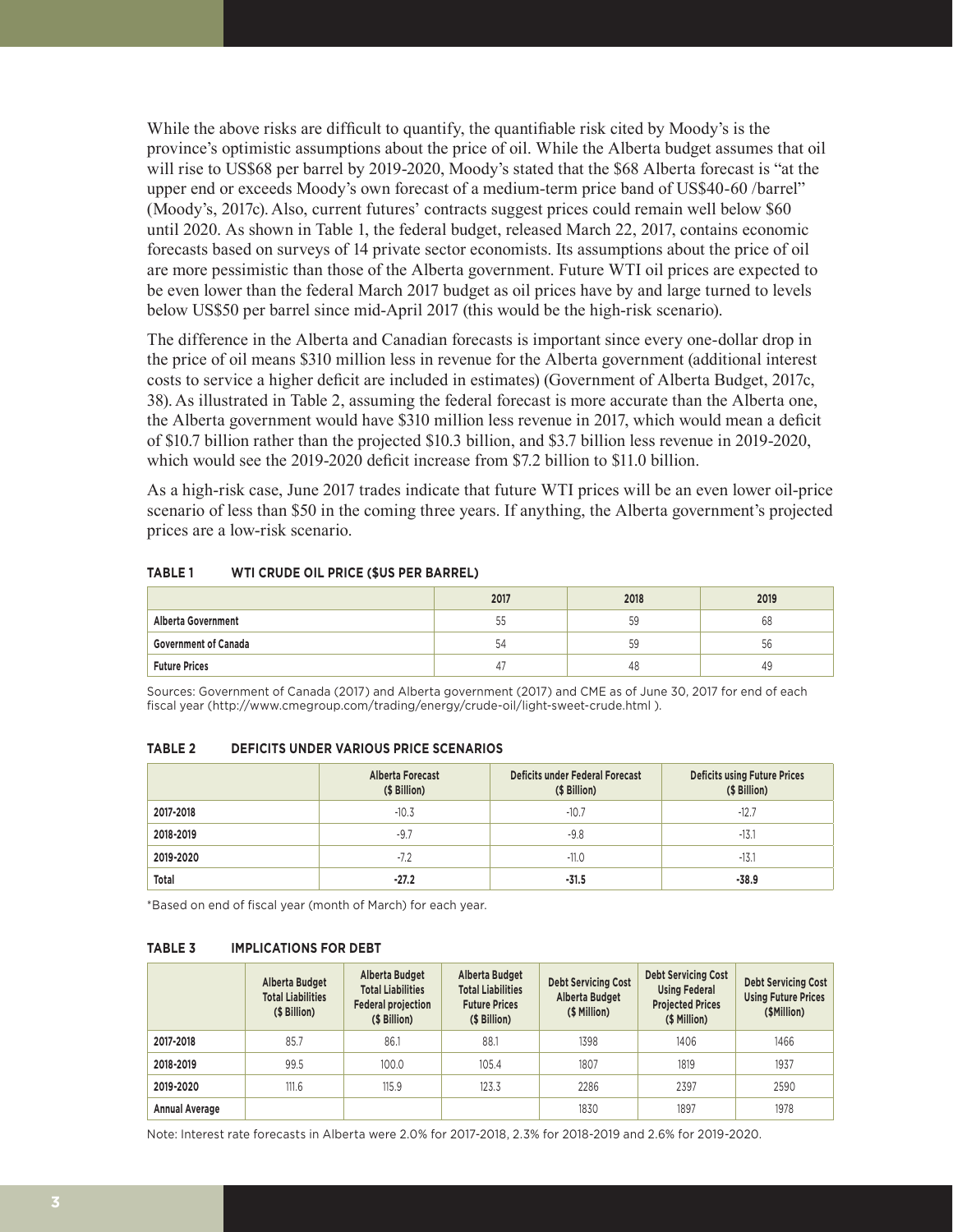If the price of oil is consistent with the federal projection, accumulated deficits will be \$31.5 billion instead of \$27.2 billion over the three fiscal years 2017-2018 to 2019-2020. Thus, the debt would increase by \$4.3 billion, or \$1,000 per Albertan. The extra debt finance would be funded at projected interest rates rising from two per cent in 2017-2018 to 2.6 per cent in 2019-2020. This increase in debt and interest rates would result in an increase in debt-servicing costs (interest expense) in each year, rising from \$1.406 billion in 2017-2018 to \$2.397 billion in 2019-2020 using the federal oil price projection. Interest expense by 2019-2020 would be \$201 million higher than the interest costs projected by the Alberta budget over the three years associated with the extra \$4.3 billion in accumulated deficits. The interest costs borne under the federal projection would be \$67 million annually higher compared to the Alberta budget projection of \$1.83 billion.

If oil prices are more consistent with future prices traded at the Chicago Market Exchange (the high-risk scenario), accumulated deficits will total \$38.9 billion over the next three years, which is \$11.7 billion more than Alberta's projection or \$2,791 for each Albertan. The additional interest cost would be \$167 million annually.

The scale of Alberta's fiscal problem consists of its continued high spending, resulting in significant deficits, escalating debt and higher interest costs. However, there are policy decisions available to the government that could affect its level of spending, the size of its deficits, the growth of debt and interest.

# Policy Choices:

The 2017-2018 budget forecasts deficits of \$10. 3 billion in 2017-2018, \$9.7 billion in 2018-2019 and \$7.2 billion in 2019-2020 (Government of Alberta Budget, 2017d, 109); however, policy decisions can have a significant impact on these numbers.

# **A. REDUCING GOVERNMENT SPENDING TO THE AVERAGE SPENDING LEVEL OF COMPARABLE PROVINCES.**

Despite Alberta's significant deficits and rising debt, the government proposes to increase spending by 2.2 per cent in 2017-2018 and 2.7 per cent in 2018-2019, which would mean that spending would increase by almost five per cent the next two years (Government of Alberta Budget, 2017e, 18- 19).The proposed spending reductions – \$300 million between 2017-2018 and 2019-2020 – are very modest restraint measures with an operating budget of \$45.8 billion (Government of Alberta Budget, 2017f, 7).

Is the Alberta government justified in increasing spending at the proposed levels? To answer the question, it is important to compare Alberta's spending to the spending of Canada's largest provinces, which are comparable since they have populations large enough that there are no concerns about economies of scale in the provision of government goods and services. Table 4 below compares per capita operating spending in British Columbia, Alberta, Ontario and Quebec.

The average spending level of the three other large provinces is \$9233 per capita in 2017-18 compared to Alberta's \$12,409 per capita. Thus, every year Alberta spends \$3175 per capita more than the average per capita spending of comparable provinces. Thus, if Alberta were to develop a plan to bring its per capita spending to levels half closer to the average of comparable provinces, it could eventually reduce its spending by \$6.6 billion annually.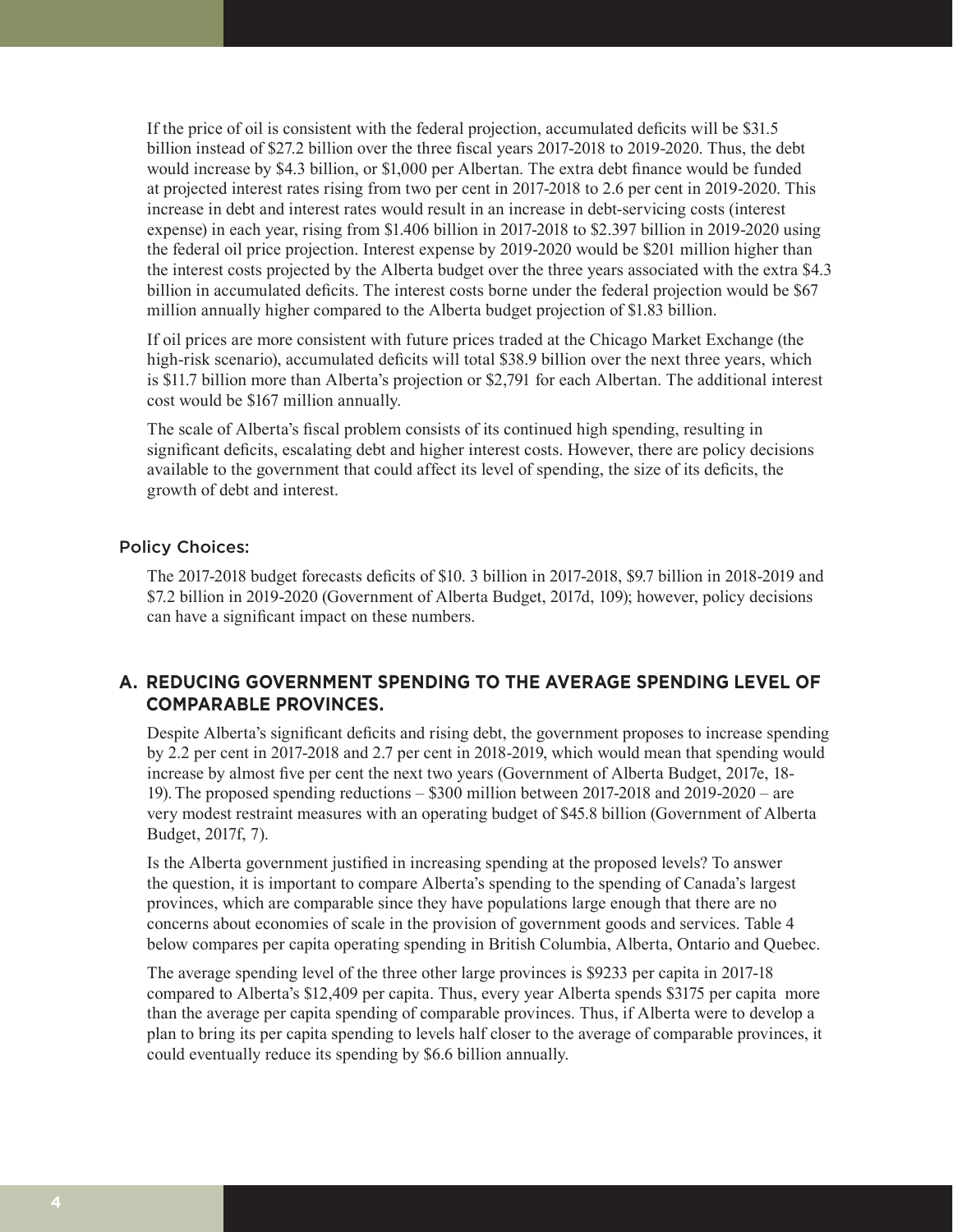|           | Alberta | <b>British Columbia</b> | Ontario | Quebec |
|-----------|---------|-------------------------|---------|--------|
| 2017-2018 | 12.409  | 9.887                   | 9,163   | 8,651  |
| 2018-2019 | 12.555  | 9.856                   | 9,254   | 8.872  |
| 2019-2020 | 12.580  | 9,893                   | 9.390   | n.a.   |

#### **TABLE 4 PER CAPITA SPENDING (IN NOMINAL DOLLARS) BY MAJOR PROVINCES IN CANADA (BASED ON RECENT 2017 BUDGET)**

Source: RBC Economic Research (2017).

Some policy decisions that could be implemented to reduce the deficit result from the fact that relative to other provinces, Alberta has been a big spender and public sector salary increases have been higher than elsewhere. Indeed, in the past a common complaint of other provinces has been that Alberta public sector salary levels make it difficult for other provinces to compete. The high levels of government spending and high public sector salary settlements have helped put Alberta into deficit, but reducing both can help Alberta move out of deficit.

# **B. INFRASTRUCTURE SPENDING COULD BE MORE MODERATE.**

As mentioned above, operating spending does not include all of capital spending. While it was argued that infrastructure spending was too little in Alberta in the past, the comparison was based on public spending as a share of GDP, where the latter includes the rents from the resource industries, which are exceptionally high in Alberta, thereby over-estimating the supposed shortfall (McMillan, 2015).

Infrastructure spending should be based on demands and population size – it is far from clear that Alberta needs to spend far more per capita on infrastructure compared to other major provinces, which have similar, if not older, infrastructure (Table 6). Alberta has had a fast growing population in the past, which creates demand for infrastructure, although it has recently slowed. However, on a per capita basis, public infrastructure spending has been much higher than in other provinces. On a per capita basis, public infrastructure spending in Alberta by all levels of government was substantially higher than in British Columbia, Ontario and Quebec (Table 5) from 2010-2015.

|      | Quebec | Ontario | Alberta | <b>British Columbia</b> |
|------|--------|---------|---------|-------------------------|
| 2010 | 1,957  | 2,236   | 2,910   | 1,844                   |
| 2011 | 1,915  | 1,946   | 2,756   | 1,448                   |
| 2012 | 1,818  | 1,825   | 2,733   | 1,602                   |
| 2013 | 1,711  | 1,721   | 2,499   | 1,443                   |
| 2014 | 1,511  | 1,702   | 2,130   | 1,502                   |
| 2015 | .564   | 1,697   | 2,482   | 1,539                   |

#### **TABLE 5 ALL GOVERNMENT SPENDING ON INFRASTRUCTURE PER PERSON IN SELECTED PROVINCES, 2010-2015 (CHAINED, 2007 DOLLARS)**

Source: Calculations from Statistics Canada, CANSIM Table 310005.

#### **TABLE 6 AVERAGE AGE IN YEARS OF PUBLIC INFRASTRUCTURE BY PROVINCE AND TYPE OF INFRASTRUCTURE**

|                         | <b>Highways and roads</b> | <b>Bridges and overpasses</b> | Water supply | Wastewater treatment | Sewer systems | <b>Total</b> |
|-------------------------|---------------------------|-------------------------------|--------------|----------------------|---------------|--------------|
| Quebec                  | 15.2                      |                               | 18.5         | 19.1                 | 18.1          | 17.2         |
| Ontario                 | 13.9                      | 24.1                          | 13.1         | 16.9                 | 18.3          | 15.4         |
| Alberta                 | 14.4                      | 23                            | 14           | 17.7                 | 16.3          | 15.6         |
| <b>British Columbia</b> | 15.8                      | 23                            | 11.4         | 17.2                 | 16.9          | 16.3         |

Source: From Mychele Gagnon, Valerie Gaudreault and Donald Overton, "Age of Public Infrastructure:

A Provincial Perspective," Analytical Paper, Statistics Canada (2008), p. 26, Table 1.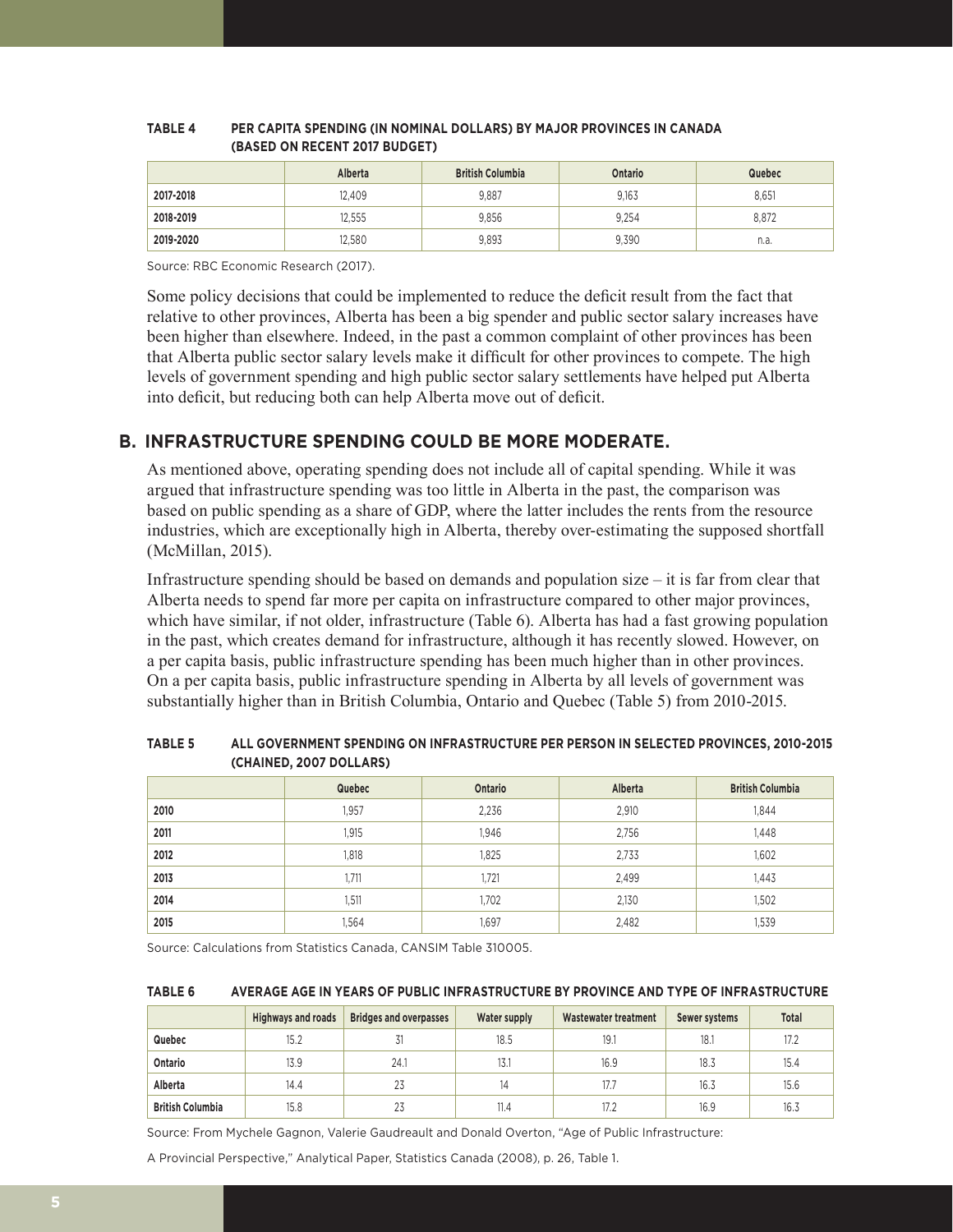#### **TABLE 7 CAPITAL SPENDING PER CAPITA (IN NOMINAL DOLLARS) BY MAJOR PROVINCES IN CANADA (BASED ON THE RECENT 2017 BUDGET)**

| Year      | <b>Alberta</b> | <b>British Columbia</b> | Ontario | Quebec |
|-----------|----------------|-------------------------|---------|--------|
| 2017-2018 | 1.918          | 2.022                   | .450    | 1.153  |
| 2018-2019 | .658           | .890                    | ,250    | .201   |
| 2019-2020 | 1.728          | 1.851                   | 1,379   | .201   |

Note**:** Alberta capital plan excludes self-financed capital plan by the school, university, college and hospital sector (SUCH sector).

- a. For Ontario, 2017-2018 figures are from the Ontario Budget 2017-2018, for 2018-2019 and 2019-2020 from the Ministry of Infrastructure Update
- b. Data for Quebec are from the Budget 2017-2018
- c. Data for B.C. are from the Budget 2017-2018

Source: Budget 2017, various provinces.

Provinces, however, can differ in their allocation of infrastructure spending among the three levels of government. Focusing only on the provincial expenditure on capital in the upcoming three years (that excludes the SUCH sector), Alberta will be spending more per capita than the other three provinces except British Columbia (Table 7). If Alberta were to spend the same infrastructure per capita as the average of the three provinces, the savings in capital spending would be \$4.6 billion over three years, thereby reducing debt-financing requirements.

# **C. PUBLIC SECTOR COMPENSATION COULD BE MORE STRONGLY RESTRAINED TO REDUCE DEFICITS**

Public sector compensation constitutes 55.8 per cent of operating spending and is the single biggest government expense. In 2017-2018 the government will spend \$26.1 billion on public sector compensation, including teachers, doctors and nurses (Government of Alberta, 2017g, 21). Thus, whether public sector compensation increases, stays flat or decreases will have a major impact on the scale of Alberta's fiscal problem. Other provinces facing fiscal challenges provide examples of how restraint in public sector compensation can be achieved and the significant fiscal benefits of doing so.

The Alberta government has already acted to restrain the salaries of non-union employees by freezing the salaries of senior officials, managers and other out-of-scope workers at 2015 levels until 2018 (*Edmonton Journal*, 2016). It has also reviewed compensation in agencies, boards and commissions to make it consistent with the broader public service (Government of Alberta, 2017h, 23). The government has also restrained compensation increases for doctors, a topic that will be addressed later in this paper. However, most public sector workers are unionized, and an unprecedented number of contracts have expired or are set to expire within the next year. If the government were willing to impose salary settlements on other employees, why would it not expect similar salary restraint from its unionized employees?

Relative to other comparable provinces, public sector salaries in Alberta are relatively high. As shown in Table 8, wages per employee are higher in Alberta compared to Quebec and British Columbia, leaving aside pension and other benefits. While the estimated weekly wage earnings are based on total compensation per employee rather than per working hour, Table 8 indicates that Alberta provides higher compensation than the three other largest provinces in Canada.<sup>1</sup> Alberta could have saved around \$2.1 billion in 2016, if public sector salary levels were the same as the average of the three biggest provinces (British Columbia, Ontario and Quebec).

It is often argued that Alberta compensation is relatively high due to income paid to skilled workers in the province, thereby pushing up salaries in Alberta. However, competition for teachers, health workers and public administration is most influenced by demands for public sector workers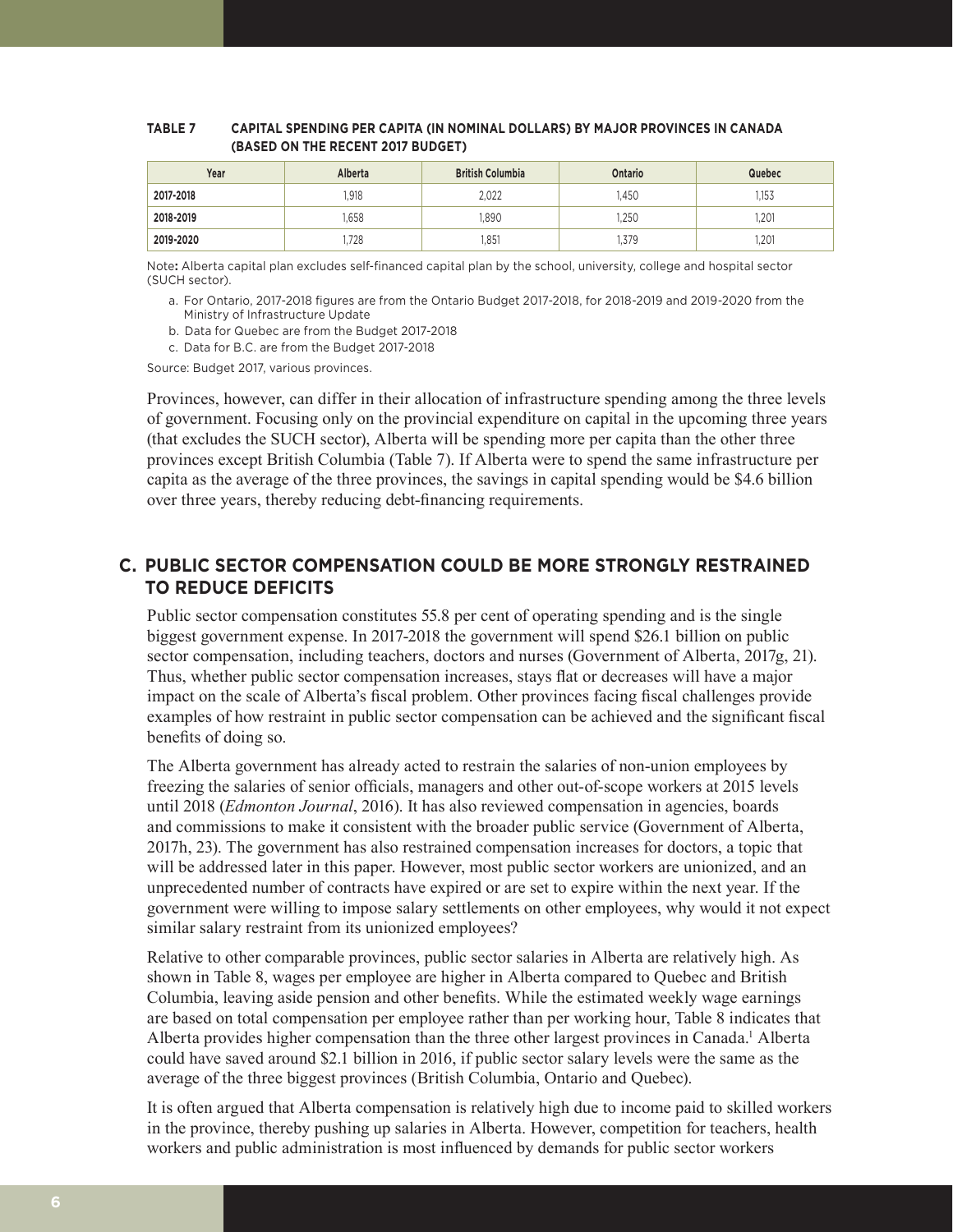by federal and provincial governments. When Alberta salaries are above levels found in other provinces, it creates pressures on other provinces to raise public salaries to keep their best workers.

| <b>Public Sector</b>                            | Quebec  | Ontario | Alberta | <b>British Columbia</b> |  |
|-------------------------------------------------|---------|---------|---------|-------------------------|--|
| <b>Public Sector Employment ('000s)</b>         | 899     | 1.430   | 418     | 486                     |  |
| <b>Average Weekly Earnings</b>                  |         |         |         |                         |  |
| Educational services                            | \$940   | \$1.066 | \$1,063 | \$981                   |  |
| Health care and social assistance               | \$812   | \$891   | \$944   | \$850                   |  |
| Public administration                           | \$1,119 | \$1.285 | \$1,345 | \$1.239                 |  |
| Public Sector Employee Average Weekly Earnings* | \$957   | \$1,081 | \$1,117 | \$1,023                 |  |

**TABLE 8 PUBLIC SECTOR EMPLOYMENT AND COMPENSATION IN 2016**

Note:

i. Public sector employment includes people employed in educational services, health care and social assistance, provincial and territorial public administration and local, municipal and regional public administration.

ii. Average weekly earnings data are based on gross payroll before deductions. \*Average earnings for public sector employees are the average wages earned by employees in educational services, health care and social assistance and public administration (based on NAICS code). Benefits are not included.

Source: Authors' calculations based on Statistics Canada, CANSIM 18302-00.

Alberta Finance Minister Joe Ceci stated regarding unionized employees: "I don't want to presuppose what will happen at those bargaining tables because that's really for those tables."<sup>2</sup> By taking the position that bargaining or public arbitration should determine public sector salary levels for unionized employees, Ceci is making a decision that could be costly for taxpayers. Other provinces, like Nova Scotia and Manitoba, have shown fiscal leadership by establishing processes limiting the compensation of all public sector employees.

A common misconception is that governments can only reduce public sector salaries of unionized employees if the unions agree. The misconception stems from a landmark Supreme Court of Canada decision in 2007 in which the court ruled that section 2(d) of the *Charter of Rights and Freedoms*, which guarantees freedom of association, protects collective bargaining rights (SCC, 2007, 27).

The 2007 ruling resulted from specific facts that are important to understanding the decision's limitations. The case involved Bill 2, legislation passed by the British Columbia government to address sustainability issues in the health sector that overturned several provisions of an existing agreement, and was introduced and passed by the legislature in just three days. The Supreme Court decision focused on the process: by rushing the legislation through and failing to consult with the unions, the government interfered with the collective bargaining process (Fudge, 2008, 25-48).

A 2015 Supreme Court ruling revealed the limitations of the 2007 decision, in a case where the federal government rolled back previously agreed-to wages for the RCMP. In this case, the Court dismissed the appeal and concluded that the wage rollback was not an infringement of collective bargaining (SCR, 2015a).

Canadian governments can establish and impose salary settlements on unionized employees, but they have to show respect for the collective bargaining process. Legislation recently introduced in Manitoba outlines the process. The legislation explains the need for restraint: public sector compensation must "reflect the fiscal situation of the province, [be] consistent with the principles of responsible fiscal management, and protect the sustainability of public services" (SCR, 2015b, 1). The legislation also commits to respecting collective bargaining. Then, it establishes a framework that specifies the public sector salary levels for each year over the next four years. The legislative mandate applies to all provincial employees, including employees of government and government agencies, health organizations, school districts and post-secondary institutions.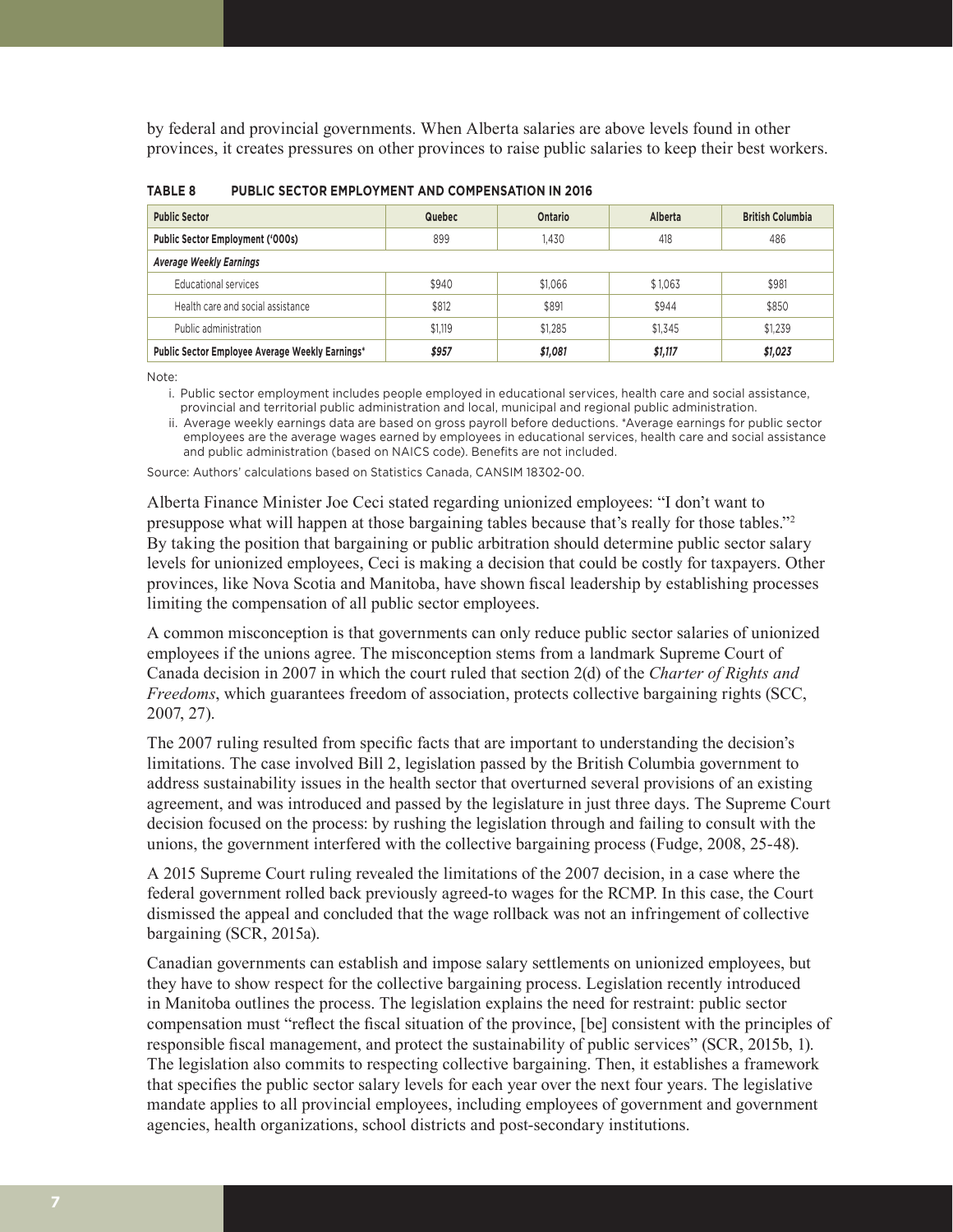In 2015, Nova Scotia introduced similar legislation and when negotiations with the teachers broke down and there was a strike, the government passed legislation that imposed the mandated salary levels on the teachers (Government of Nova Scotia, 2015 and 2017).

If Alberta were to follow this process, then, the government would have to consult with the unions about the fiscal situation, pass legislation establishing a bargaining mandate and continue to bargain collectively. In establishing the appropriate mandate, factors that should be considered include: the high level of Alberta public sector salaries, the dramatic drop in government revenue and the fact that since 2015 thousands of Albertans in the private sector have lost their jobs or had their compensation reduced. A reasonable mandate might be: minus two per cent in year 1, zero in year 2 and zero in year 3.

The goal would be to reach a negotiated settlement; however, the legislative mandate would prevail if the issue went to arbitration. That is, arbitrators could not award higher settlements. Such a mandate would result in savings of two per cent on the \$26.1 billion cost of public sector compensation, an annual savings of \$510 million.

If, however, the Alberta government continues with its current approach of allowing the salary settlement to be decided at the bargaining tables, without establishing a legislative framework for the final settlement, it will be exposing the province to a major financial risk. A settlement might be reached that is above zero, which will increase the deficit since no salary increases are built into the budget. Alternatively, as is often the case, the issue might be sent to arbitration, where ability to pay is not a factor in the settlement awarded. A settlement consistent with the Alberta Consumer Price Index might well be the result. The Alberta budget pegs the Consumer Price Index at 1.9 per cent in 2017-2018 and two per cent for the next two years. Hence, the province could see the costs of public sector compensation increase by two per cent a year for three years or a six per cent increase over three years. A six per cent increase in the public sector compensation cost of \$26.1 billion would increase the deficit and debt by \$1.5 billion.

The government's handling of public sector bargaining will be a major factor in the province's fiscal future. Reducing public sector compensation would be a difficult decision for the government, but it would help to trim the deficit. Alternatively, increasing public sector salaries will add to an already sizeable deficit.<sup>3</sup>

# **D. REDUCING SPENDING BY RESTRUCTURING AND REFORMING PROGRAMS**

There are other ways to reduce spending beyond restraining increases in public sector compensation. When the issue of its ongoing spending is raised, the Alberta government portrays its fiscal choices as either cutting spending that will negatively affect basic services or increasing spending and protecting services. In fact, there is another and better option: restructuring programs and the way services are delivered to get more value for the tax dollars spent. Other provinces provide better services at a lower cost and Alberta should learn from these jurisdictions.

Take the example of health care. Relative to the other three major Canadian provinces, Alberta spends significantly more per capita on health care.

#### Health-Care Spending Per Capita:

- Alberta: \$6,995
- British Columbia: \$6,214
- Ontario:  $$6,144$
- Quebec:  $$5,882^4$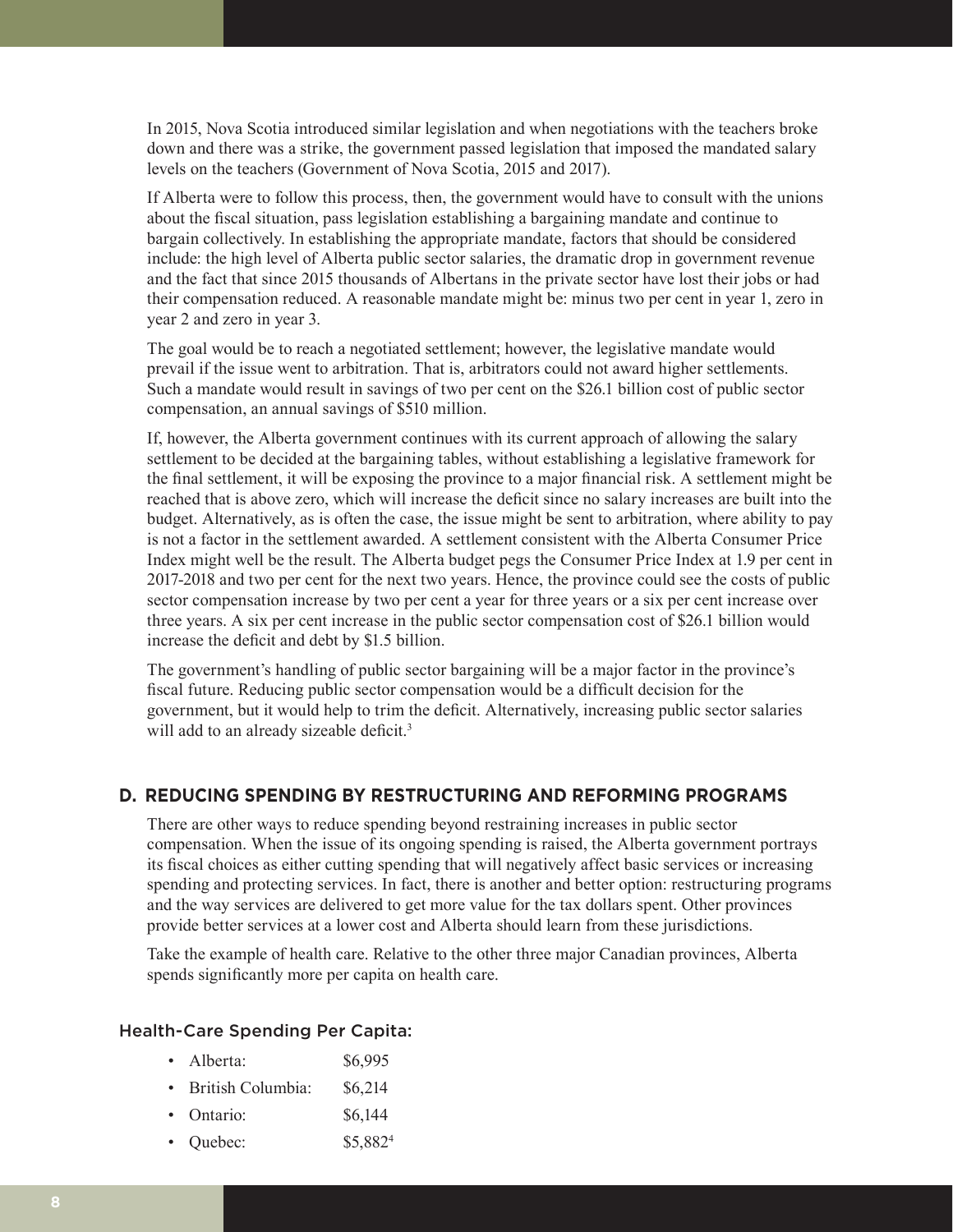Alberta spends \$6,995 per capita on health care, which is \$915 more than the average of the other three large provinces. What this means is that each year Alberta spends \$3.8 billion more than the average of Ontario, British Columbia and Quebec on health care.

 Are there reasons why Alberta's health-care costs should be higher than other provinces? In fact, the opposite is true. An older population is one factor that increases health-care costs. Relative to comparator provinces, Alberta has a younger population and the smallest share of individuals over 60 (see Figure 1). The median age in Alberta in 2016 was 36.6 years. As illustrated in Figure 2, moreover, relative to other provinces Alberta has a healthier population, measured by the prevalence of key chronic illnesses.





Source: Statistics Canada (2017).



#### **FIGURE 2 PREVALENCE OF CHRONIC DISEASES ACROSS PROVINCES IN CANADA**

Note: Percentage of population (age 20 +) with at least one major chronic disease (cancer, diabetes, cardiovascular diseases, chronic respiratory diseases).

Source: Canadian Chronic Disease Surveillance System.

Thus, if anything, Alberta's health-care costs should be lower, not higher, than provinces like British Columbia.

Albertans spend more tax dollars on health care, but are they getting better outcomes? Again, the opposite is true. A Conference Board of Canada study compared the health outcomes of Canada's provinces and territories and 15 peer countries. The best Canadian health-care system was British Columbia's, which ranked third, behind only Switzerland and Sweden. Alberta ranked  $13<sup>th</sup>$ , even though it spends \$781 more per capita than British Columbia (Conference Board of Canada, 2015).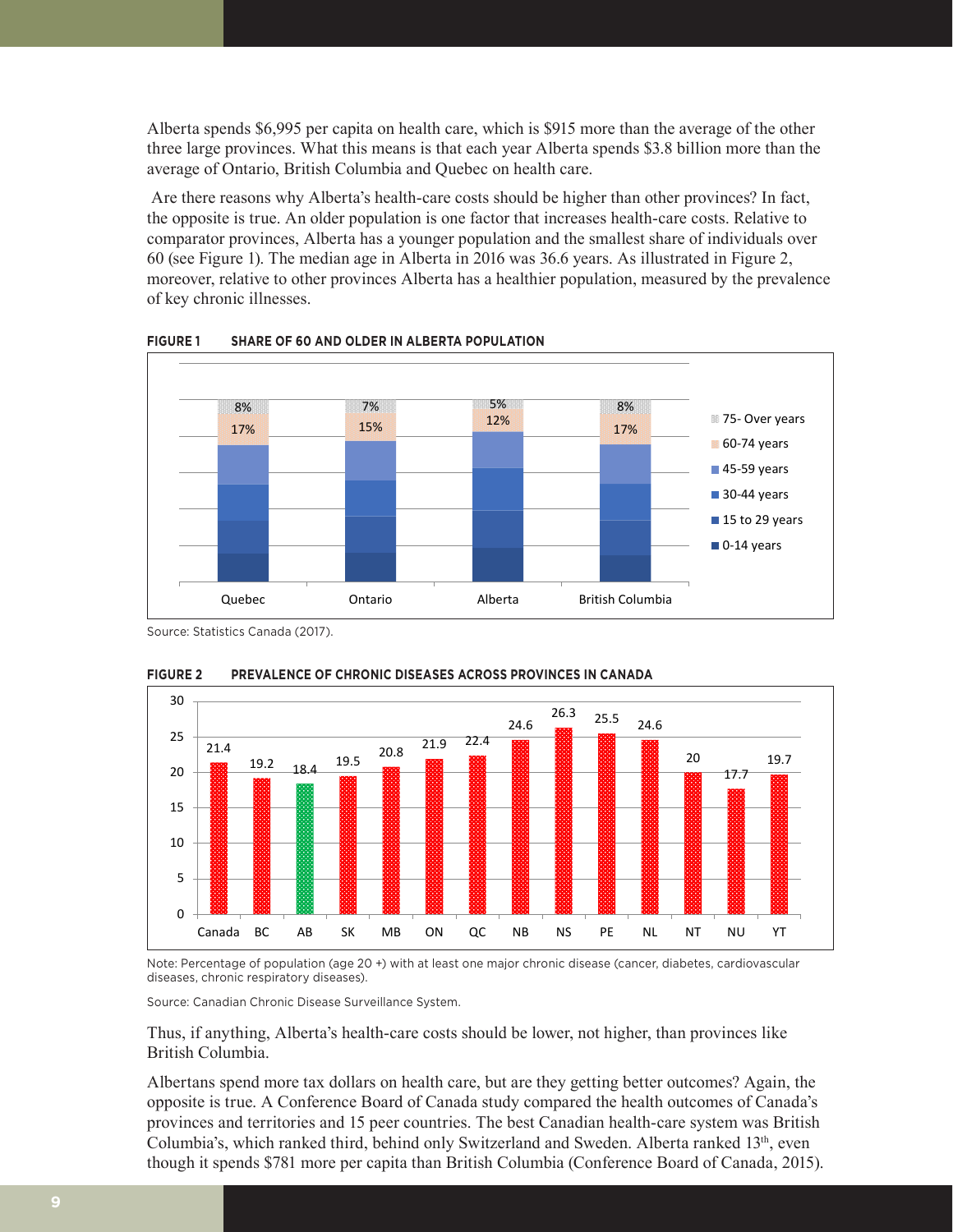What about wait times for care? How long do Albertans wait relative to other Canadians from referral from a general practitioner to receipt of treatment? In 2016 Albertans waited 22.9 weeks for treatment, above the Canadian average of 20 weeks. In contrast, in Ontario, which spends less per capita on health care, the wait is only 15.6 weeks, (Saskatchewan is close behind at 16.6 weeks) (Barua and Ren, 2016).

In short, provinces like Ontario and British Columbia spend less on health care, even though their populations are older and less healthy, but they have better outcomes.

Despite its already high levels of spending on health care and the fact that health consumes more than 40 per cent of the Alberta budget, the 2017-2018 budget increases health spending by five per cent over the 2016-2017 spending level. Rather than merely increasing spending, the Alberta government should consider what provinces like Ontario and British Columbia have done to make their health-care systems more effective and affordable.

While the Alberta government has taken some steps to improve health care (Alberta Health, 2016a) the changes made in British Columbia and Ontario have been much more comprehensive (British Columbia Health, 2014a; McGrail and Evans, 2015a, 271-296; Ontario Health, 2012a).Both provinces focused on efficiency and effectiveness and used outcomes to determine health-care funding decisions. For example, British Columbia used the Lean process improvements to make its system more efficient and linked staff performance reviews to success in achieving the stated goals. The provinces also linked hospital funding to outcomes -- better patient care and reduced wait times – and to activities performed (British Columbia Health, 2014b; Deber and Allin, 2012; McGrail and Evans, 2015b, 271-296; Ontario Health, 2012b).

Hospitals are the biggest expense in health care and the most expensive place to treat patients: one study compared the average daily cost of a hospital bed (\$842), with the daily cost of a long-term care bed (\$126) and home care (\$42) (CLHIA, 2012, 4). Also, patients are exposed to the risk of infections in hospitals and often patients with specific conditions can be more appropriately cared for elsewhere. Both British Columbia and Ontario introduced reforms to provide high levels of care in the community, so that patients did not have to go to hospitals. For example, in British Columbia primary and community care were integrated and programs and services targeted to specific groups, such as the frail elderly or those with chronic conditions, with the goal of "keeping people out of acute care and long-term facility-based care" (McGrail and Evans, 2015c, 284). As a result, as shown in Figure 3, British Columbia and Ontario spend significantly less on hospitals than Alberta, whose per capita spending on hospitals is the highest in Canada.



#### **FIGURE 3 CURRENT PROVINCIAL GOVERNMENT HEALTH-CARE EXPENDITURE PER ADJUSTED CAPITA 2015, BY PROVINCE & EXPENDITURE CATEGORY, ADJUSTED BY AGE AND GENDER**

Source: Alberta Health Services (2016).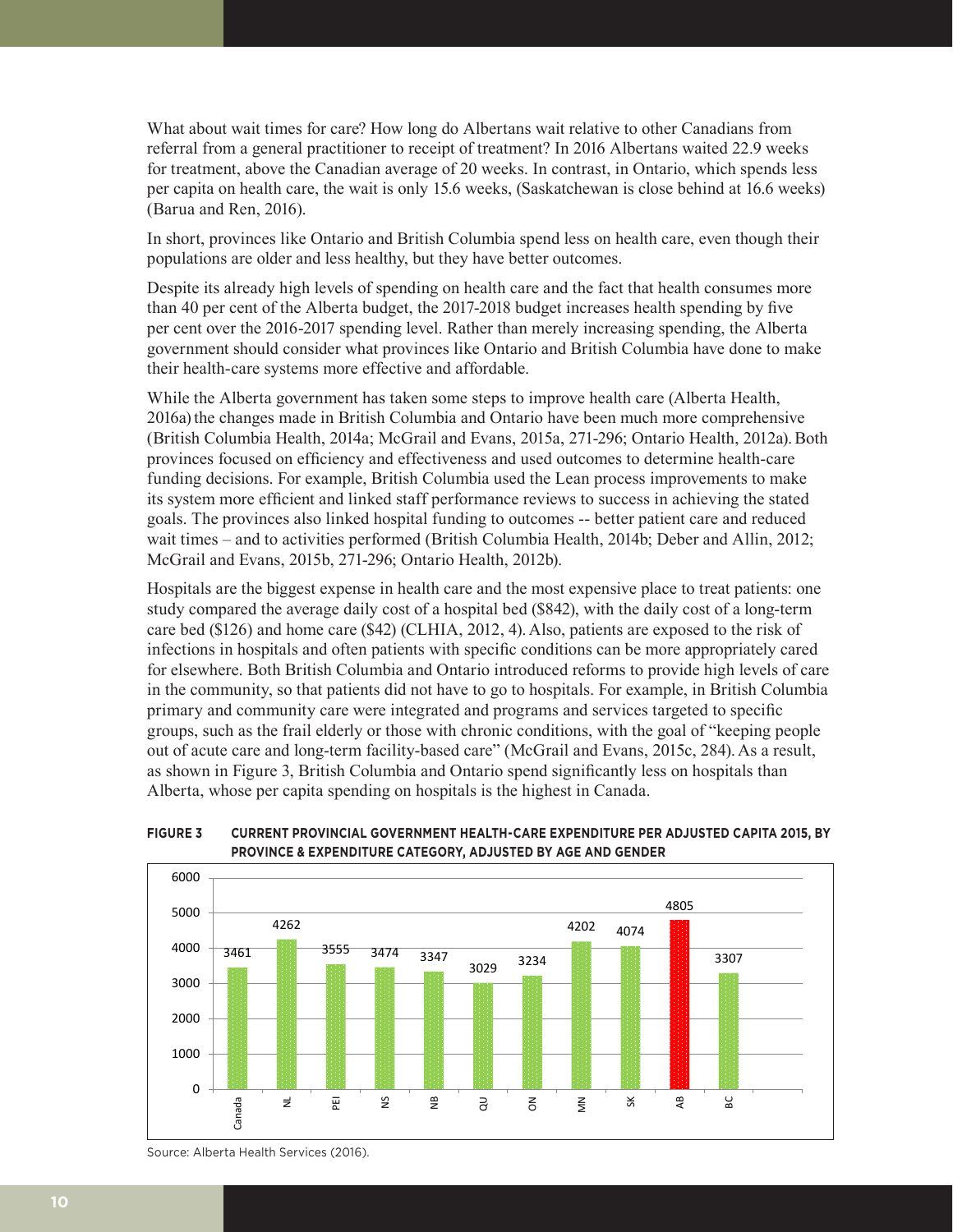While the Alberta government has taken some steps to shift care from hospitals to community and home care and to reduce hospital stays, the measures fall well short of the actions taken by British Columbia and particularly Ontario. Reducing hospital use means having a high quality primary care system where people can access care easily, quickly and in an integrated way. As Table 9 shows, Alberta scores very poorly on these metrics:

|                         | Have a Regular Doctor | Same/Next Day Appointment | <b>Ease in Finding After-Hour Care</b> | Same-Day Answer to Phone Call |
|-------------------------|-----------------------|---------------------------|----------------------------------------|-------------------------------|
| Quebec                  | 75%                   | 40%                       | 32%                                    | 75%                           |
| Ontario                 | 91%                   | 42%                       | 42%                                    | 65%                           |
| Alberta                 | 80%                   | 36%                       | 33%                                    | 58%                           |
| <b>British Columbia</b> | 85%                   | 46%                       | 44%                                    | 67%                           |

## **TABLE 9 RESIDENTS' OPINIONS ON ACCESS TO PRIMARY CARE IN MAJOR PROVINCES (PERCENTAGE OF RESPONDENTS, 2013-2014)**

Source: Government of Alberta (2016).

Relative to comparator provinces, Alberta ranks last or second to last in access to primary care as measured by key indicators (having a regular doctor, same/next day appointment, ease of finding after-hours care and same-day answers to phone calls).

As depicted in Table 10, among the comparator provinces Alberta was ranked middle of the pack or worse across five of the six care co-ordination metrics. If patients cannot easily access health-care services in the community, then more of them end up in costly emergency rooms or their conditions deteriorate and they have to be hospitalized.

#### **TABLE 10 RESIDENTS' OPINION ON CARE CO-ORDINATION METRICS IN MAJOR PROVINCES (PERCENTAGE OF RESPONDENTS, 2013-2014)**

| <b>Co-ordination Metrics</b>                         | <b>Quebec</b> | Ontario | Alberta | <b>British Columbia</b> |
|------------------------------------------------------|---------------|---------|---------|-------------------------|
| No Conflicting Information from Different Doctors    | 91%           | 82%     | 80%     | 84%                     |
| <b>Access to Medical Test Results</b>                | 49%           | 33%     | 32%     | 44%                     |
| Doctors Informed about Visit to Emergency Department | 48%           | 68%     | 66%     | 63%                     |
| Doctors Seem Knowledgeable about Medical History     | 61%           | 62%     | 54%     | 57%                     |
| Doctor Spending Enough Time with Patients            | 49%           | 54%     | 54%     | 57%                     |
| Doctors Sharing in Decision-Making With Patients     | 50%           | 64%     | 60%     | 63%                     |

Source: Government of Alberta (2016).

There are also day procedures that do not have to be performed in expensive hospitals, but can be delivered effectively in clinics that specialize in specific procedures. Whether or not private clinics can be used to reduce costs depends on good contract negotiations by the purchaser. A recent study of the use of private clinics by previous Alberta governments pointed out the shortcomings of the process for choosing and funding private clinics. For instance, political interference has been a problem. When private companies failed to win a government tender process, they publicly challenged the results; the minister of health intervened and the losing tenderers were also given contracts (Duckett, 2014, 316-318).

In 2010, the Saskatchewan government moved 34 day procedures from hospitals to private clinics, as part of its strategy to reduce wait times. The government was transparent about the process for choosing the companies, the costing process, the principles and standards that would be applied and the importance of complying with the Canada Health Act. As shown in Figures 4, 5, 6 and 7, performing the 34 procedures in the clinics was 26 per cent less expensive than performing them in hospitals.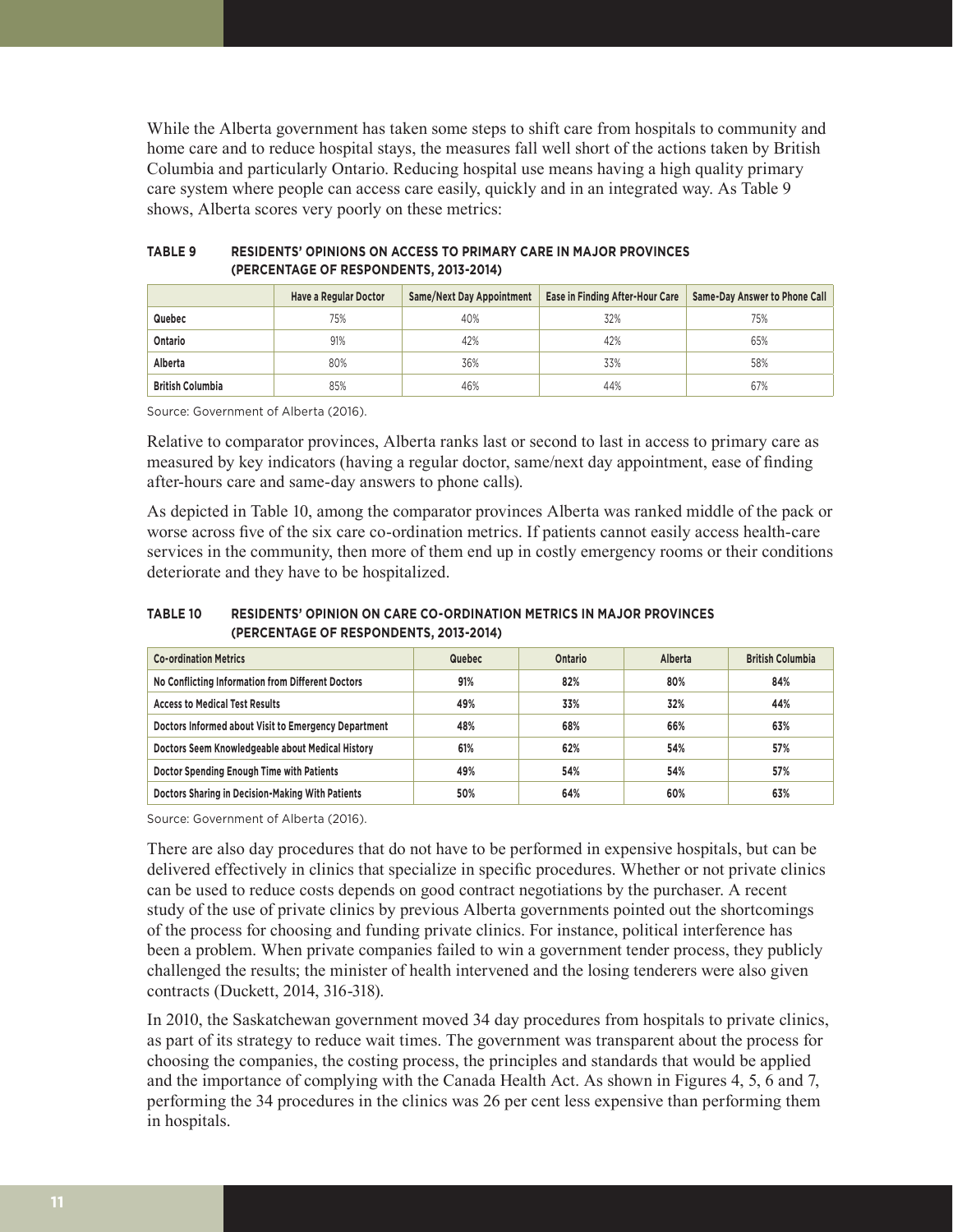

**FIGURE 4 COST PER CASE AT REGINA QU'APPELLE RHA AND ASPEN MEDICAL SURGERY INC., 2012**

Source: Janice MacKinnon, "Health Care Reform From the Cradle of Medicare," Macdonald-Laurier Institute Publication, Ottawa, (January 2013): 9-10.



**FIGURE 5 COST PER CASE AT REGINA QU'APPELLE RHA AND SURGICAL CENTRES INC., 2012**

Source: Janice MacKinnon, "Health Care Reform From the Cradle of Medicare," Macdonald-Laurier Institute Publication, Ottawa, (January 2013): 9-10.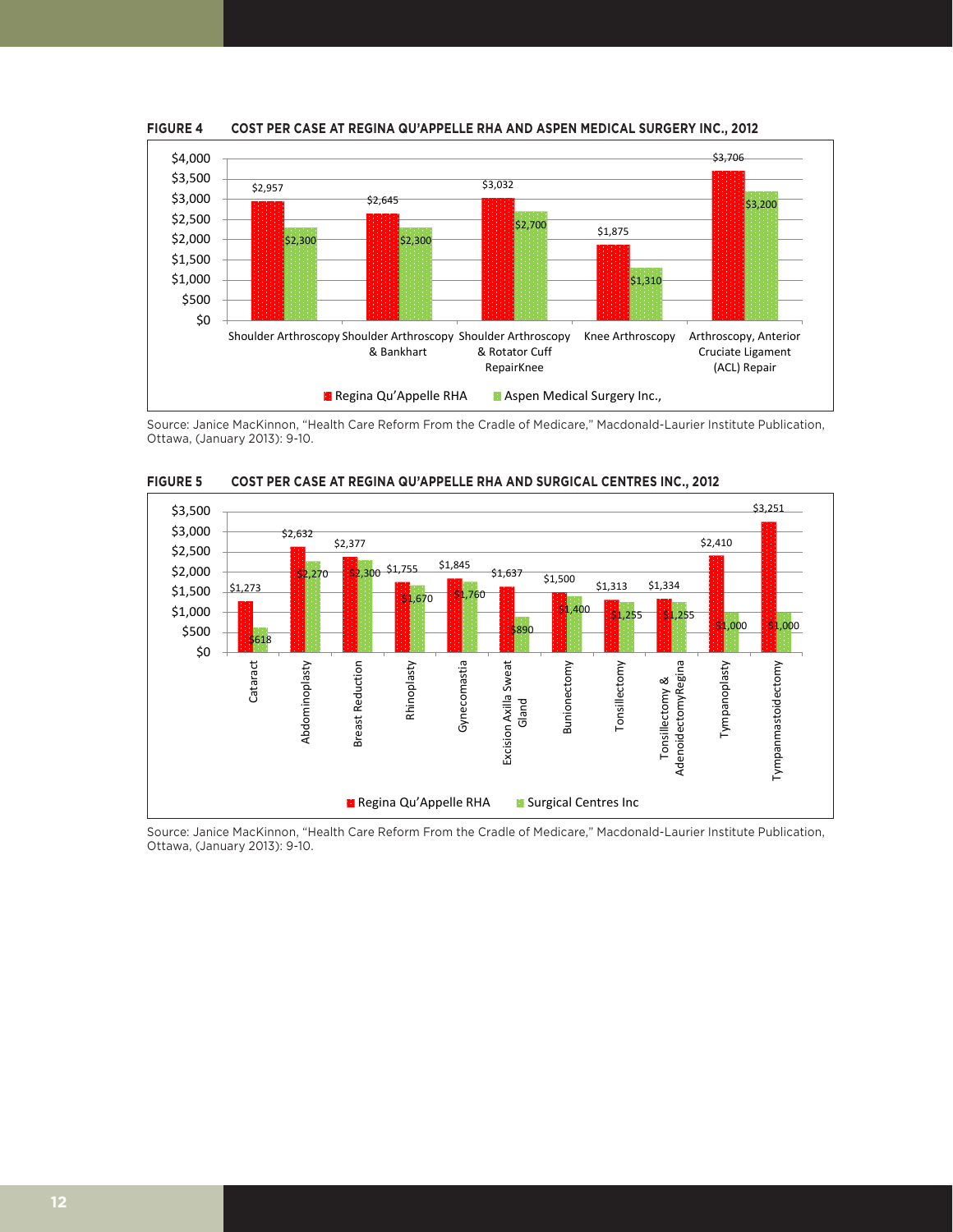

**FIGURE 6 COST PER CASE AT REGINA QU'APPELLE RHA AND ASPEN MEDICAL SURGERY INC., 2012**

Source: Janice MacKinnon, "Health Care Reform From the Cradle of Medicare," Macdonald-Laurier Institute Publication, Ottawa, (January 2013): 9-10.



**FIGURE 7 COST PER CASE AT REGINA QU'APPELLE RHA AND SURGICAL CENTRES INC., 2012**

Source: Janice MacKinnon, "Health Care Reform From the Cradle of Medicare," Macdonald-Laurier Institute Publication, Ottawa, (January 2013): 9-10.

Another major health-care cost is physicians' salaries (Grant and Hurley, 2013). Alberta's physicians' salaries are 23 per cent higher than in comparable provinces (KPMG, 2016, 11).The Alberta government recently signed an agreement with physicians to moderate cost increases and reform service delivery (Alberta Health, 2016b). However, other provinces have made more progress in implementing alternatives to the fee-for-service compensation model (Table 11). Alberta has done the least of all provinces to reform its compensation model. Alternative compensation platforms in care have been on the rise since 1999-2000 but adoption in Alberta has been the lowest.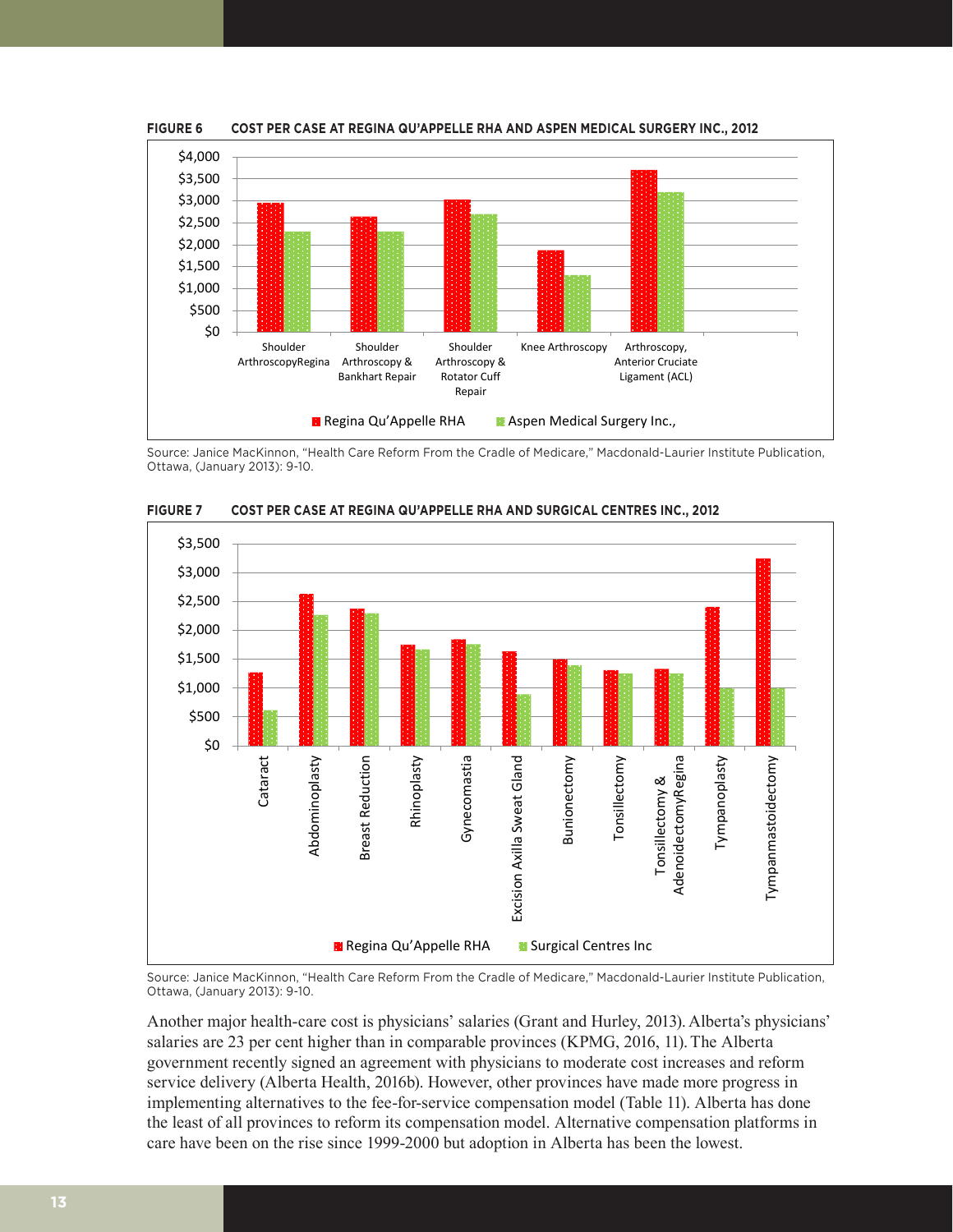|                         | 2004-2005 | 2013-14 |
|-------------------------|-----------|---------|
| Quebec                  | 23.7%     | 22.89%  |
| Ontario                 | 16.73%    | 36.80%  |
| Alberta                 | 10.77%    | 13.87%  |
| <b>British Columbia</b> | 16.73%    | 18.77%  |

#### **TABLE 11 ALTERNATIVE PAYMENT PLANS (APP) AS A PERCENTAGE OF ALL CLINICAL PAYMENTS**

Source: KPMG

Another way to reduce health-care compensation costs is to allow other professionals like nurse practitioners to perform services previously reserved for physicians and to have less costly healthcare professionals, like licensed practical nurses (LPN), perform some duties currently assigned to registered nurses. While Alberta has more highly paid doctors and nurses than comparable provinces, it has fewer LPNs (Alberta Health Services, 2016, 4).

The Alberta government could also reduce health-care costs by improving procurement policies for purchasing services for clinics' drugs and medical supplies. The auctioning system plays an important role in determining these overall costs. For example, Alberta introduced a new approach for procuring cataract operation services by a competitive auction with a global service fee, which would result in cost savings. It was withdrawn even though the existing system did not minimize costs (Dranove, Capps and Dafny, 2009).Working with other provinces such as Ontario, Quebec and British Columbia, greater negotiation power could be exerted to reduce drug prices in Alberta. These are just some examples as to the possible opportunities for ways health costs could be reduced without affecting frontline services.

Thus, as Canada's biggest spending province, Alberta has lots of scope to reduce spending by restraining salary settlements and restructuring other services like health care to get more value from tax dollars being spent. When other provinces are delivering better services for less money, then the case for reforming the ways services are delivered and programs managed more effectively is compelling.

# **ECONOMIC GROWTH AND TAXATION**

Another way to reduce deficits is to promote economic growth, thereby enhancing government revenue. Growing the economy depends on specific growth-oriented measures like the right tax mix, but also on creating a positive environment for investment.

In the 1990s, the Saskatchewan NDP government of former premier Roy Romanow relied on economic growth as one prong of its strategy to balance the budget. As an NDP government, it was important to create the right climate for business investment. The government's economic development plan involved establishing a competitive tax regime, reducing red tape, providing an educated, skilled workforce and appropriate infrastructure, and establishing several public-private partnerships. Traditional NDP policy supported raising taxes on business and high-income earners in the name of tax fairness. However, raising corporate and personal income taxes discouraged investment and economic development. Hence, to achieve its goal to promote economic growth, the government lowered business taxes and royalties and reduced income taxes for high-income earners. In 1995, when the government balanced its budget, economic growth was a significant factor in enhancing government revenue (MacKinnon, 2003, 75-79).

In contrast, the Alberta NDP has raised taxes for larger businesses and high-income earners, increased environmental and other regulations, imposed a carbon tax, significantly increased the minimum wage and has run large deficits, raising the prospect of future tax increases to balance the budget. Taken as a package, the message to potential investors is that doing business in Alberta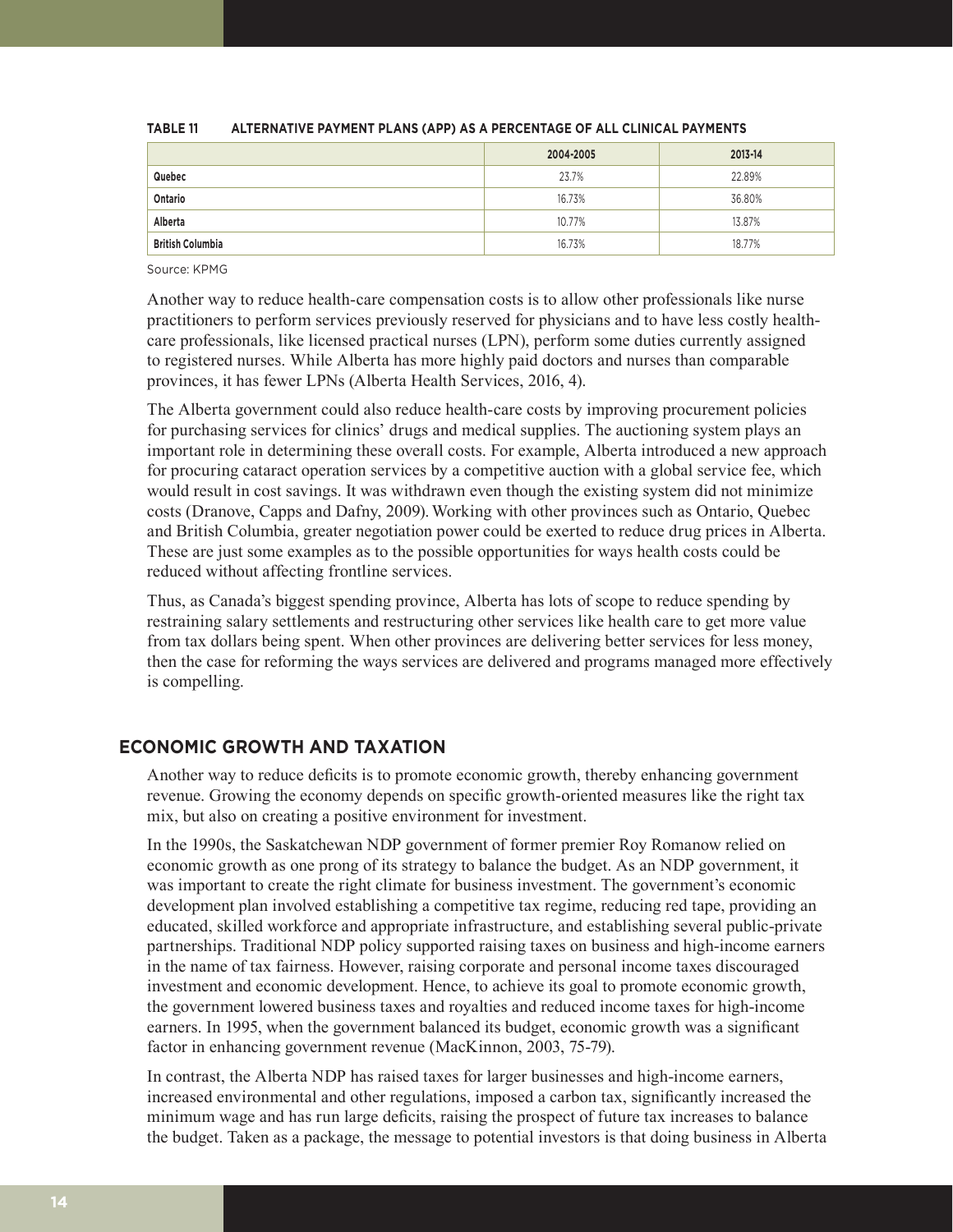is becoming more difficult and more expensive. Hence, changing some of these measures and creating a more positive investment climate would promote more economic growth and enhance government revenue.

Besides curtailing spending increases including labour compensation, taxation could also be considered as an opportunity to reduce the deficit. The common view is to increase taxes to help close the gap – and there is some logic to increasing those taxes that do little harm to the economy in terms of economic growth and competitiveness. However, tax reform creates an opportunity for the economy to grow if levies, most harmful to the economy, are replaced by less harmful taxes, resulting in better growth.

For each dollar of tax raised, an additional cost is imposed on the economy by discouraging work effort, investment or risk-taking. This economic cost is the "dead-weight loss" of taxation and is indicative of the loss in the value of consumption or production resulting from tax distortions. Adding this dead-weight loss to the cost of raising a dollar of taxes is referred to as the marginal cost of taxation*.* Additionally, if administrative and compliance costs were added to the marginal cost of taxation, which are more difficult to measure, the overall cost is even higher. Thus, the cost of taxation is not just one dollar being raised but also the economic and administrative/compliance costs associated with each dollar of tax revenue.

Economists have come to similar qualitative conclusions. The highest marginal cost of taxation is associated with corporate taxation, stamp duties and real estate transfer taxes (Alberta has a very small land transfer tax, which is more like a registration fee), followed by personal income taxes and payroll taxes. Consumption taxes tend to have the lowest marginal cost of taxation. A reduction in business taxes offset by a rise in consumption taxes would improve the economy. The bestknown work is by Bev Dahlby (2012) who has estimated the marginal cost of funds for Canada and individual provinces. The Alberta results are quite striking. The marginal cost of taxation is \$81.61 for corporate taxation, \$1.44 for personal income taxes and one dollar for an Alberta HST. Bazel and Mintz (2013) show that an eight per cent Alberta GST rate coupled with \$8 billion reductions in personal and corporate income taxes could maintain revenues and be distributional-neutral as well as reduce both economic and compliance/administrative costs. Overall, the Alberta economy would grow faster, leading to a reduction in deficits. Dahlby and Ferede (2012, 563-94) show that a onepoint reduction in the corporate income tax rate would increase the GDP annual growth rate by 0.1 to 0.2 percentage points, which would have a dramatic impact over time on per capita incomes and help close the deficit as a result.

Alberta's tax treatment of investments in manufacturing industries is particularly unfavourable in Canada – it has no tax advantage at all, as shown in Table 12. While the province has tried to push for diversification, it has an upward battle with a business tax structure that discriminates against some service industries and is uncompetitive in manufacturing within Canada, never mind other countries (Bazel and Mintz, 2016).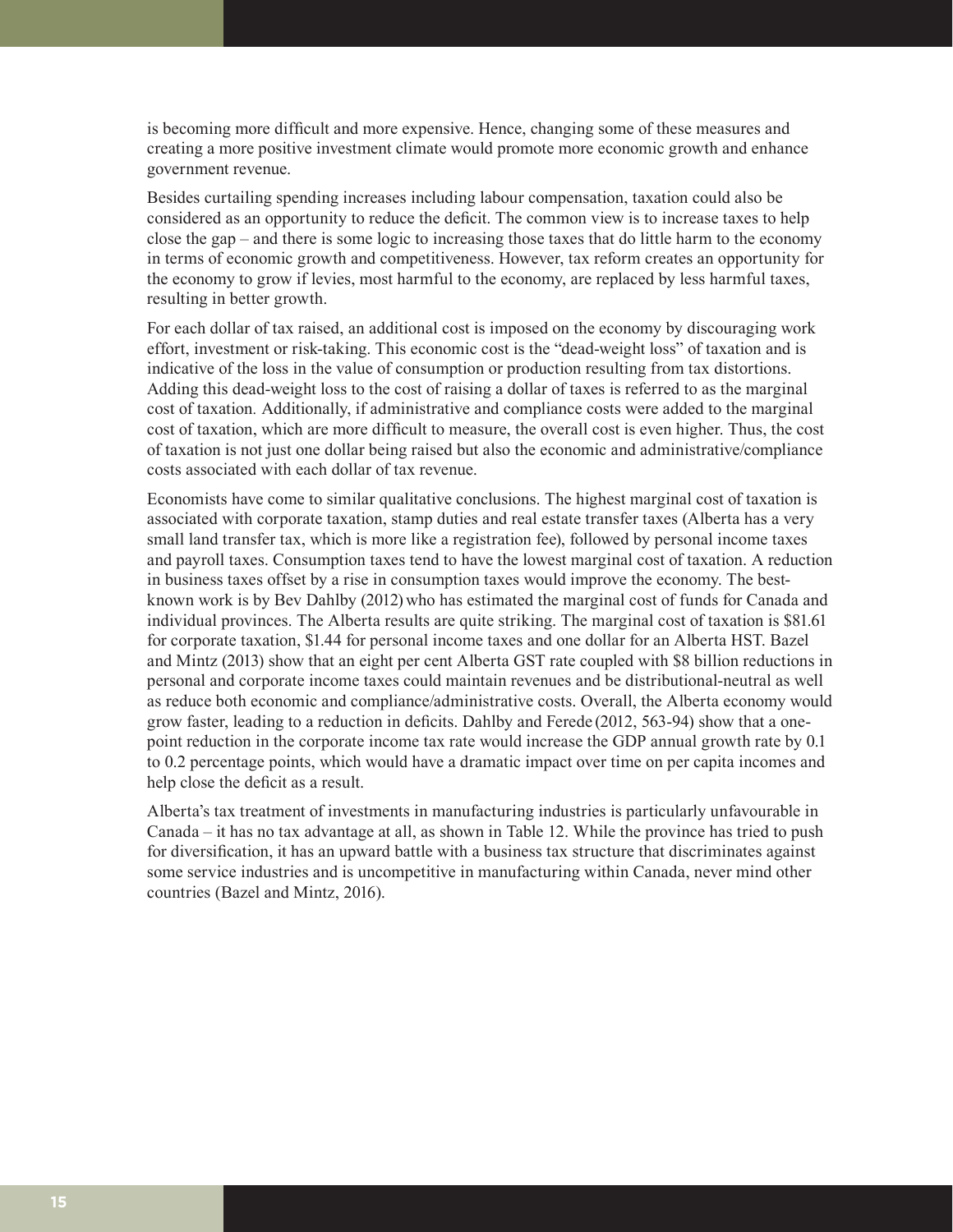**TABLE 12 EFFECTIVE TAX RATES ON NEW INVESTMENT BY PROVINCE AND INDUSTRY 2017.** 

|                      |             |          | Electrical Power, Gas & Water |       |               |                 |              | Transportation and Storage |                |                |           |
|----------------------|-------------|----------|-------------------------------|-------|---------------|-----------------|--------------|----------------------------|----------------|----------------|-----------|
| 2017                 | Agriculture | Forestry |                               |       | Manufacturing | Wholesale Trade | Retail Trade |                            | Communications | Other services | Aggregate |
| Canada**             | 18.0%       | 15.3%    | 18.9%                         | 23.7% | 15.8%         | 23.5%           | 24.2%        | 17.9%                      | 22.4%          | 24.7%          | 20.3%     |
| Newfoundland         | 12.2%       | $-4.8%$  | 18.5%                         | 24.9% | $-6.0\%$      | 25.3%           | 25.5%        | 17.1%                      | 21.3%          | 23.7%          | 11.4%     |
| Prince Edward Island | 1.6%        | $-23.1%$ | 19.2%                         | 25.8% | $-36.7%$      | 26.4%           | 26.5%        | 21.4%                      | 21.4%          | 26.4%          | 13.9%     |
| Nova Scotia          | 13.3%       | 3.1%     | 19.2%                         | 25.8% | 2.1%          | 26.2%           | 26.5%        | 18.0%                      | 22.2%          | 24.8%          | 18.7%     |
| New Brunswick        | 3.5%        | $-6.5%$  | 17.7%                         | 24.0% | $-6.3\%$      | 24.4%           | 24.6%        | 17.9%                      | 20.5%          | 22.9%          | 12.9%     |
| Quebec               | 16.9%       | 12.6%    | 16.2%                         | 22.1% | 14.5%         | 22.6%           | 22.8%        | 15.2%                      | 18.9%          | 23.2%          | 18.2%     |
| Ontario              | 16.7%       | 15.6%    | 15.8%                         | 21.7% | 17.1%         | 21.9%           | 22.4%        | 15.8%                      | 18.6%          | 22.1%          | 19.0%     |
| Manitoba             | 23.5%       | 12.1%    | 29.0%                         | 30.5% | 11.3%         | 28.6%           | 29.4%        | 25.1%                      | 34.6%          | 35.6%          | 26.1%     |
| Saskatchewan         | 22.1%       | 17.9%    | 26.9%                         | 28.5% | 19.0%         | 28.7%           | 28.3%        | 21.6%                      | 34.3%          | 32.4%          | 24.2%     |
| Alberta              | 17.2%       | 17.1%    | 16.3%                         | 22.2% | 20.0%         | 22.6%           | 22.8%        | 14.9%                      | 19.0%          | 21.6%          | 19.1%     |
| British Columbia     | 22.1%       | 22.9%    | 27.6%                         | 29.5% | 22.8%         | 27.9%           | 28.6%        | 23.1%                      | 34.5%          | 33.0%          | 27.7%     |

Source: School of Public Policy, University of Calgary.

Alberta's corporate income tax rate of 12 per cent is higher than Saskatchewan, Ontario and Quebec, encouraging companies to shift profits to other provinces (and internationally). Alberta taxes capital investments more heavily than Quebec and the four Atlantic Provinces (the latter due to the federal Atlantic Investment Tax Credit) and similar to Ontario, the latter having a much larger market and labour pool. Alberta's more favourable taxation of capital compared to other western provinces results from retail sales taxes on capital purchases in British Columbia, Saskatchewan and Manitoba. Oil and gas investments in Alberta are more heavily taxed than in other provinces, except for Saskatchewan (Crisan and Mintz, 2017).

When deficits are large, as in Alberta's case, tax reductions are less affordable. However, tax reform is possible. The current carbon tax levy has resulted in a significant new source of revenue that is being used to provide subsidies and a demogrant to low- and middle-income households. A small-business corporate tax cut of two points is also funded, which has less impact on growth since growing small businesses could eventually be facing higher taxes once they become profitable enough.

Overall, tax increases for business in Alberta have risen in recent years. The effective tax rate on medium and large businesses in manufacturing and services has increased from 17.0 in 2014 to 19.1 per cent today due to a higher Alberta corporate tax rate by two points. Carbon levies have also increased business costs. For example, in the forest sector, non-labour costs have risen 2.8 per cent or 16 per cent of gross profit margins (Venkatachalam and Mintz, 2017).

A tax reform could therefore have significant impacts on growth opportunities for the province. Some of the expected carbon levies (\$1.9 billion in 2018-2019) could have been used to reduce corporate income tax rates instead of providing subsidies. Personal income tax rates for lower middle-income classes could have been reduced to encourage work and saving rather than a demogrant that had little behavioural impact.<sup>5</sup>

To the extent that taxes are increased to reduce the deficit, it is obvious that the best choice is one that does the least harm to growth. That again is consumption taxation. The carbon tax is partly a tax on consumption but it is also a tax on business hiring and investment by raising energy prices and overall business costs.

Similar to taxation, regulations are another cost imposed on businesses and households that should be carefully reviewed. Regulations such as those related to safety and environmental degradation provide important benefits even though they might have associated costs. However, some regulations can be very expensive in achieving objectives, including unintended consequences. For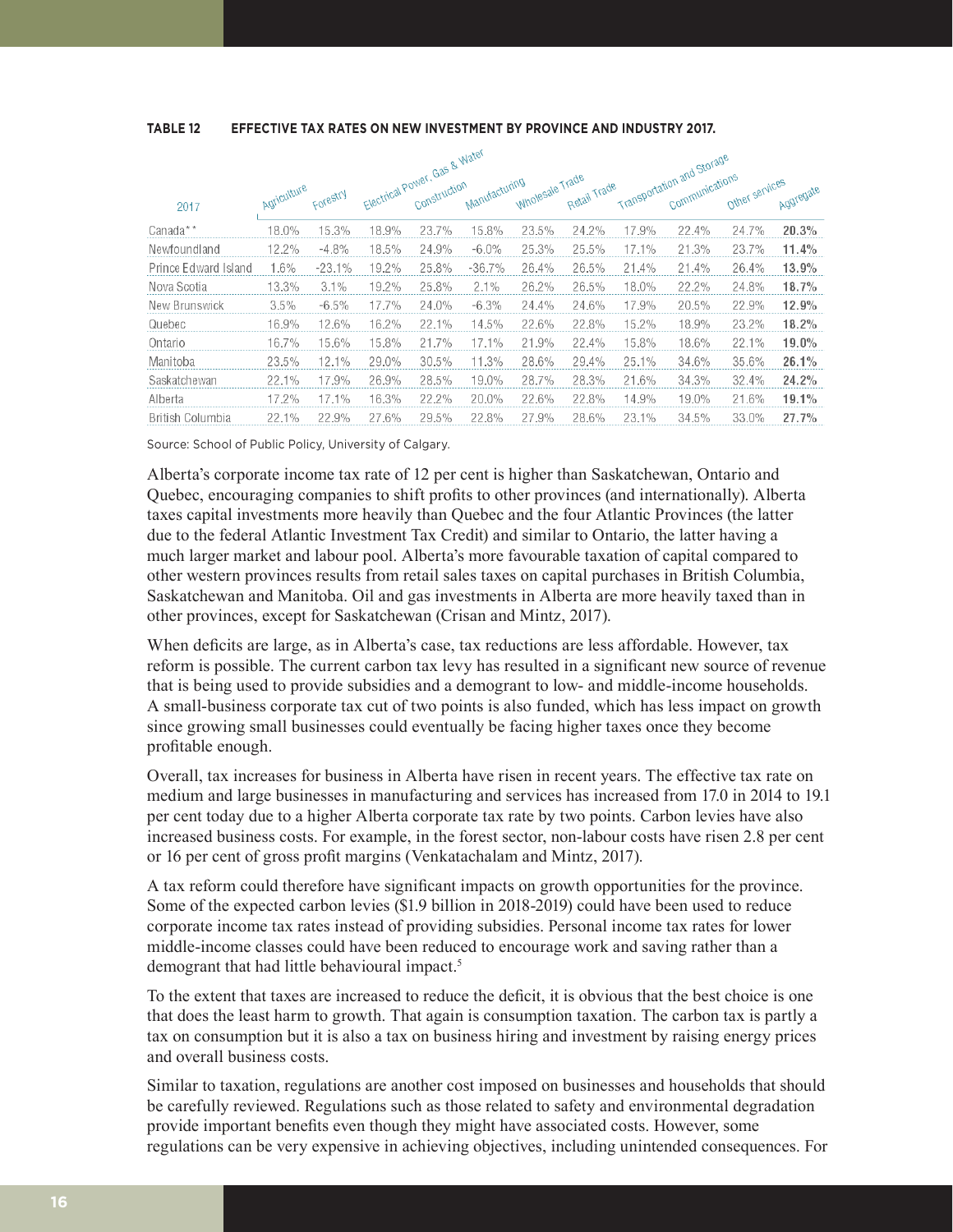example, the Ecofiscal Commission (2017) has identified several carbon-related policies such as ethanol requirements in gasoline, subsidies for electric vehicles and possibly renewable standards as having a relatively high implicit carbon price compared to other potential policies. Other policies, including minimum wage hikes, higher property taxes and new labour regulations affect business competitiveness with few other policies to compensate for higher business costs.

Thus, in the short and medium term, policies could be adopted that would not compromise public services but would significantly narrow the gap between Alberta spending and revenue. The government should also establish a fiscal plan – with specific deficit targets for each year – to balance the budget over the longer term. Such a plan would impose fiscal discipline on the government since it would be accountable to the public for meeting its yearly deficit targets and it would signal the importance of returning to a balanced budget.

# **CONCLUSIONS**

Alberta's fiscal picture is considerably worse compared to budget forecasts if oil prices are expected to be lower than projected by the 2017 Alberta budget. A medium-risk scenario is for deficits to be \$4.3 billion more over the next three years if the federal budget price forecasts were used (medium risk). It would increase by \$11.7 billion if future WTI oil prices as traded through the Chicago Mercantile Exchange were used for the next three years (high-risk scenario).

We argue that greater effort must be made to reduce Alberta's public deficits without compromising frontline services for the public. Otherwise, provincial debt, relatively low at this point, will reach levels that will leave a large mortgage to future taxpayers as well as a growing interest expense that will need to be funded by taxes. A reduction in deficits could be achieved by:

- Reducing compensation increases for all workers, not just non-unionized public employees, for a potential savings of \$1.5 billion over three years;
- An infrastructure plan more consistent with other provinces such as British Columbia, Ontario and Quebec, providing savings of \$4.6 billion over three years;
- Reform of public services to deliver programs and services more efficiently and to reduce administrative and procurement costs, and to reduce public spending per capita in Alberta to levels similar to other large provinces, eventually yielding \$6.6 billion in annual savings;
- Creating a more positive climate for investment to promote economic growth and enhance government revenue;
- A tax and regulatory reform to improve economic growth. A tax reform would shift from more to less economically damaging taxes and help reduce the deficit through more growth. Carbon levies should be used more to address competitiveness issues by reducing business taxes and deregulation;
- A plan to balance the budget over the long term with specific deficit targets for each year.

There is no reason why the Alberta government could not take a stronger position to reduce deficits. As the economy begins to repair itself with improved North American and global economic growth, a priority will be to bring revenues more in line with expenses while ensuring that the province can achieve stronger growth, given its challenges to the energy industry. There is no free lunch. Spending constraint and pro-growth tax and regulatory reforms would help repair the fiscal gap between revenues and spending.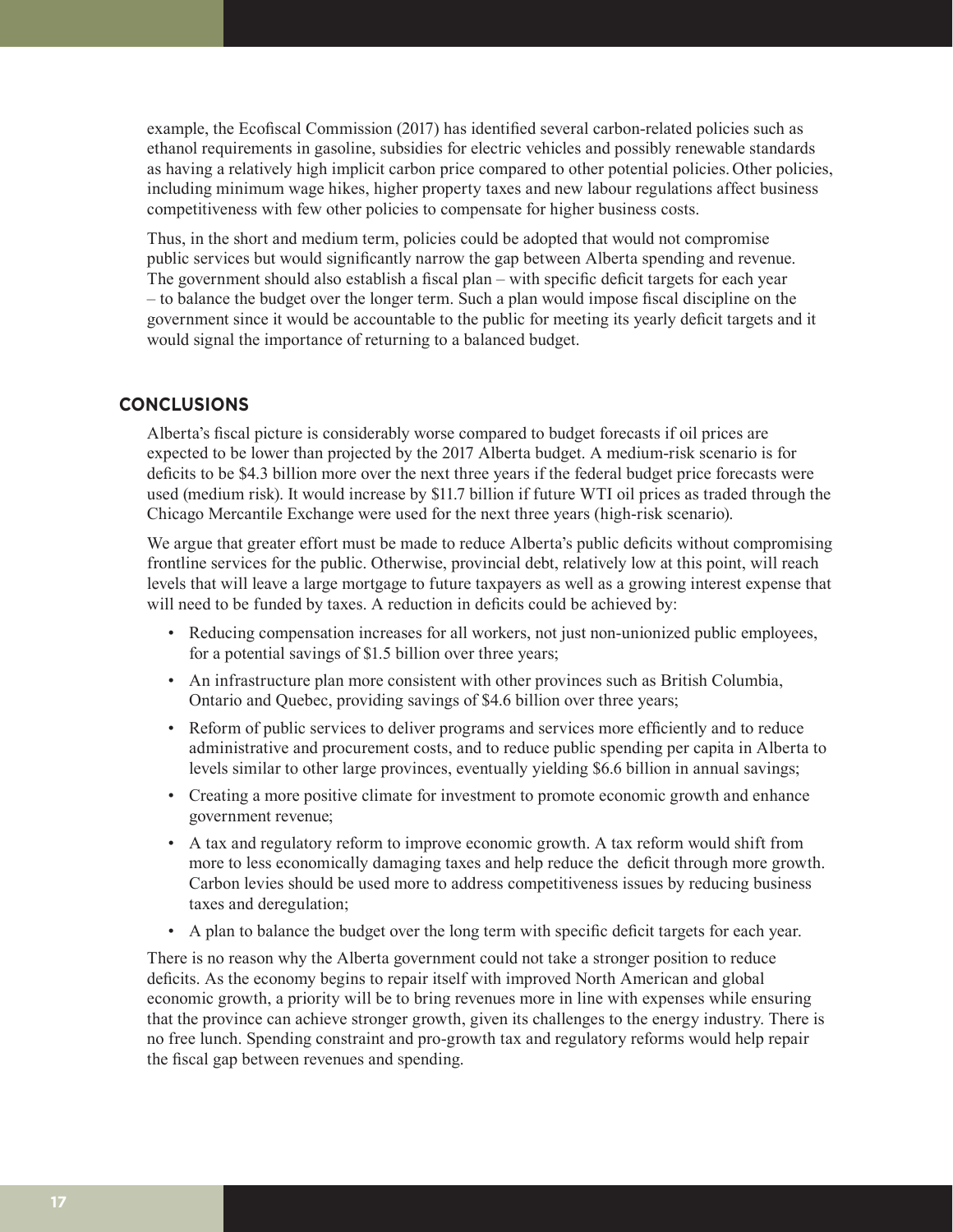# **ENDNOTES**

- *<sup>1</sup>* Taking into account gender, age, marital status, education, tenure, occupation and other factors, a recent study suggests that Alberta's public workers earned a 7.9 per cent wage premium over private sector workers in 2015. See C. Lamman, M. Palacios, F. Ren, and J. Clemons, "Comparing Government and Private Sector Compensation in Alberta, 2017," Fraser Institute, Vancouver, British Columbia, 2017. Available at https://www.fraserinstitute.org/studies/comparing-governmentand-private-sector-compensation-in-alberta-2017. See also K. Boessenkool and B. Eisen, "Public Sector Wage Growth in Alberta," *SPP Research Papers,* 5(1), 2012 that showed that the build-up in public sector salaries in Alberta relative to other provinces is not a new phenomenon.
- *<sup>2</sup>* Ibid.
- <sup>3</sup> It should be noted that in April 2017 an agreement covering the period September 2016 to Aug. 31, 2018 was reached with the teachers that provided for no salary increase (although \$75 million in new funding was provided for a classroom improvement fund); however, the agreement cannot be seen as establishing a template for other collective agreements since the teachers will benefit from any increases negotiated by other public sector unions. Janet French, *Edmonton Journal,* April 27, 2017.
- *<sup>4</sup>* Canadian Institute of Health Information, Health Database, in Alberta Health Services, Physician Services Analysis, KPMG slides, February 2016.
- <sup>5</sup> Actually, a demogrant increases a household's personal income, thereby encouraging more leisure (and less work) and more consumption (and less saving). Given the demogrant was an offset for carbon taxes, the overall negative impact of carbon taxes on consumption and saving would be blunted. Nonetheless, personal tax rate reductions would have a stronger impact in encouraging work and saving.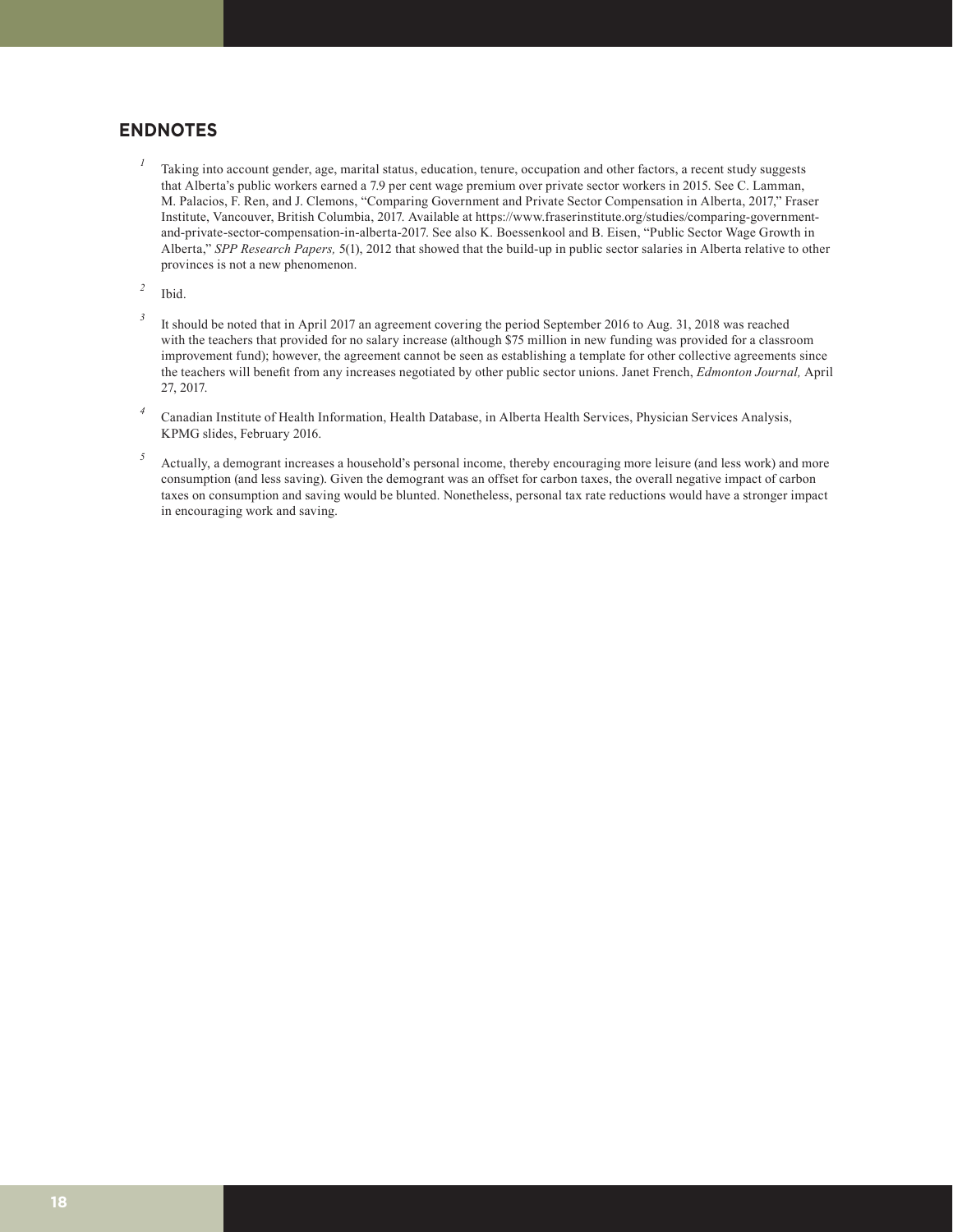## **REFERENCES**

- Alberta Health Services. 2016. *Interprovincial Comparisons of Hospital Service Delivery Costs*. (February): 4.
- Barua, Bacchus, and Felixe Ren. 2016. "Waiting Your Turn: Wait Times for Health Care in Canada." Fraser Institute, p. v.
- Bazel, P., and J. Mintz. 2013. "Enhancing the Alberta Tax Advantage with a Harmonized Sales Tax," *SPP Research Papers* 6(29). School of Public Policy, University of Calgary.
- Bazel, P., and J. Mintz. 2016. "2015 Tax Competitive Report: Canada is Losing its Attractiveness," *SPP Research Papers*, 9(37), School of Public Policy, University of Calgary.
- Boessenkool, K., and B. Eisen. 2012. "Public Sector Wage Growth in Alberta," *SPP Research Papers,*  5(1), School of Public Policy, University of Calgary.
- Canadian Institute of Health Information, Health Database, in Alberta Health Services, Physician Services Analysis. 2016. KPMG slides (February): 11.
- Canadian Life and Health Insurance Association Inc. 2012. "CLHIA Report on Long-term Care Policy: Improving the Accessibility, Quality and Sustainability of Long-Term Care in Canada," 4.
- Canadian Press. 2016. June 11.
- Conference Board of Canada. 2015. *How Canada Performs: Health*. Ottawa.
- Conference Board of Canada. 2017. *Alberta Fiscal Update: Improving Fiscal Picture Contingent on Rebounding Oil Royalties*. (July).
- Crisan, D., and J. Mintz. 2017. "How Will the US Tax Reform Affect the Canadian Oil? A 2017 Update of the Marginal Effective Tax and Royalty Rates in Canada and US." Mimeograph.
- Dahlby, B. 2012. "Reforming the Tax Mix in Canada," *SPP Research Papers*, 5(14) School of Public Policy, University of Calgary.
- Dahlby, B., and E. Ferede. 2012. "The Impact of Tax Cuts on Economic Growth: Evidence from Canadian Provinces," National Tax Journal 65(3): 563-94.
- DBRS. 2017. "Comments on Alberta's 2017 Budget: Large Deficits and Rising Debt Erode Flexibility." Press release, March 17.
- Deber, Raisa, and Sara Allin. 2012. "Bending the Cost Curve: Ontario, Institute of Health Policy, Management and Evaluation." Presentation, Sept. 27.
- Dranove, D., C. Capps, and L. Dafny. 2009. "A Competitive Process for Procuring Health Services: A Review of Principles with an Application to Cataract Services," *SPP Research Papers* 2(5), School of Public Policy, University of Calgary.
- Duckett, Stephen. 2014. "Alberta: Health Spending in the Land of Plenty," in *Bending the Cost Curve in Health Care: Canada's Provinces in International Perspective*. Gregory Marchildon and Livio Di Matteo (eds.) Toronto: University of Toronto Press. 316-18.
- Ecofiscal Commission. 2017. "Supporting Carbon Pricing: How to Identify Policies that Genuinely Complement an Economy-Wide Carbon Price." (June).
- French, Janet. 2017. "Teachers' Tentative Deal Includes 'Me, Too' Clause," *Edmonton Journal*, April 27.
- Fudge, Judy. 2008. "The Supreme Court of Canada and the Right to Bargain Collectively: The Implications of the Health Services and Support Case in Canada and Beyond," *Industrial Law Journal* 37(1): 25-48.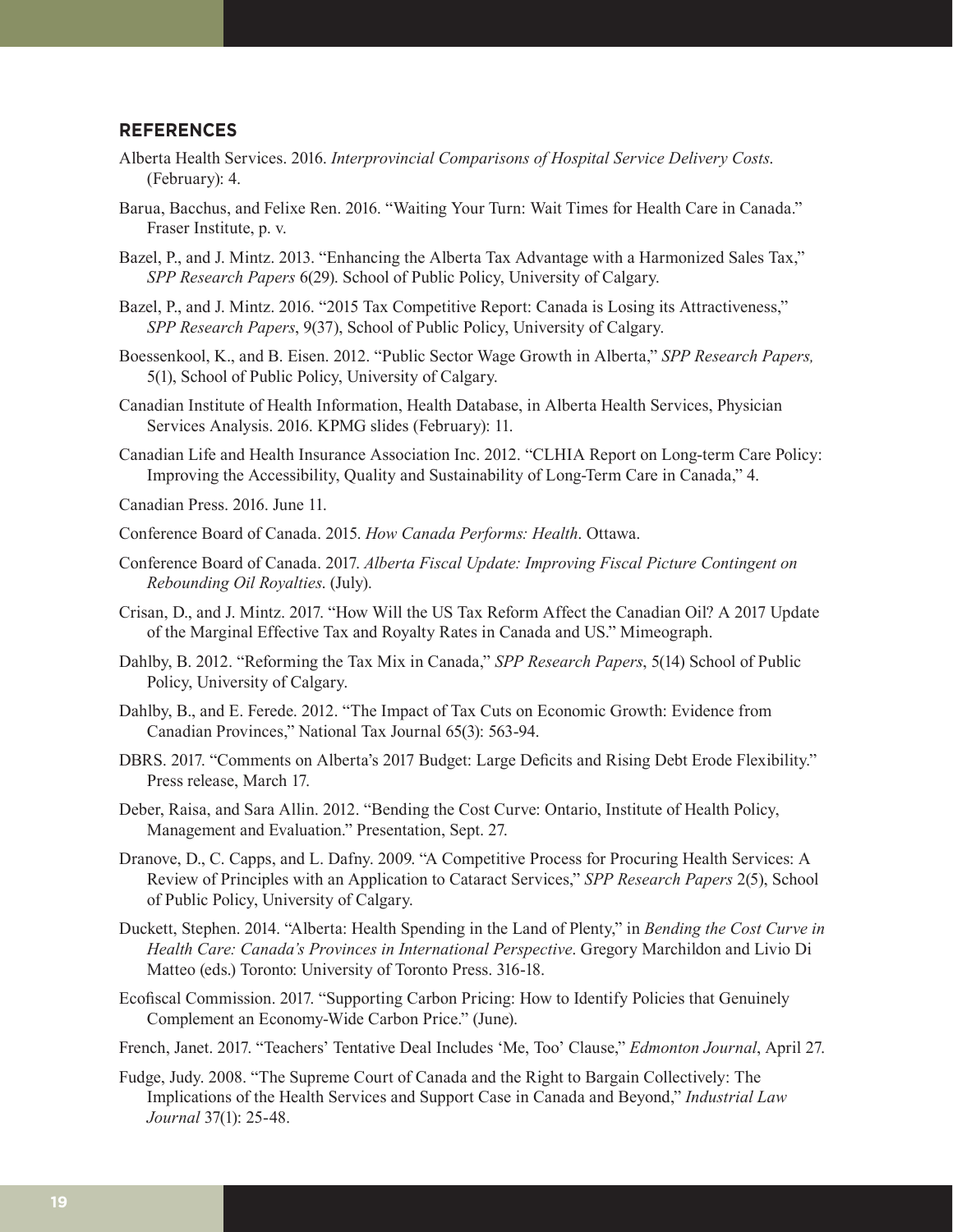- Government of Alberta. Alberta Health. 2016. *Business Plan 2017-2020; Agreement to Amend the AMA Agreement*. (November).
- Government of Alberta*. 2017. Budget 2017: Working to Make Life Better:* 7, 9, 18, 19, 21, 23, 38, 109.
- Government of British Columbia. 2014. British Columbia Health. *Setting Priorities for the British Columbia Health System.* (February).
- Government of Canada*.* 2017*. Budget 2017: Building a Strong Middle Class:* 246.
- Government of Nova Scotia. 2015. Public Service Sustainability Mandate. (Aug. 18).
- Government of Nova Scotia. 2017. *Teachers' Professional Agreement and Classroom Improvement Act*. (Feb. 14).
- Government of Ontario. 2012. Ontario Health. *Ontario's Action Plan for Health*. Toronto.
- Grant, Hugh M., and Jeremiah Hurley. 2013. "Unhealthy Pressure: How Physician Pay Demands put the Squeeze on Provincial Health-Care Budgets." *SPP Research Papers,* vol. 6. no. 22. School of Public Policy, University of Calgary.
- Ibrahim, Mariam. 2016. "Alberta Finance Minister Announces Two-Year Salary Freeze for Managers and Non-Union Employees in Public Service," *Edmonton Journal*, Jan. 13.
- Kneebone, Ron. 2013. "A Primer on the Government of Alberta's Budget." *SPP Research Papers*, 6, no. 2.
- School of Public Policy, University of Calgary. (January).
- Kneebone, Ron, and Margarita Wilkins. 2016. "Canadian Provincial Government Budget Data, 1980/81 to 2013/14," *Canadian Public Policy*, 42(1), March, 1-19, quoted in Tombe, Trevor, 2016. "How to Fix Alberta's \$10 Billion Budget Hole," *Maclean's,* April 6.
- Lamman, C., M. Palacios, F. Ren, and J. Clemons. 2017. "Comparing Government and Private Sector Compensation in Alberta, 2017." Fraser Institute. Available at https://www.fraserinstitute.org/ studies/comparing-government-and-private-sector-compensation-in-alberta-2017.
- MacKinnon, Janice. 2003. *Minding the Public Purse: The Fiscal Crisis, Political Trade-offs and Canada's Future*. Montreal and Kingston: McGill-Queen's University Press: 75-79.
- McGrail, Kimberlyn M., and Robert G. Evans. 2015. "British Columbia: Cost Control in the Country of the Red Queen," Gregory P. Marchildon and Livio Di Matteo (eds.) in *Bending the Cost Curve in Health Care: Canada's Provinces in International Perspective*. Toronto: University of Toronto Press. 271-296.
- McMillan, M. 2015. "Further Reflections on Alberta's Capital Spending and Finance: Comments on the Dodge Report to the Government of Alberta, October 2015." (December). Available at https://era.library.ualberta.ca/files/bg732d910q/McMillan,Mel%20%20Comments%20on%20 Dodge%20Report%202015-12.pdf.
- Moody's Investors Service. 2017. "Moody's Highlights Continue Credit Concerns for Alberta Despite Anticipated Rebound in Revenue." Press release, March 17.
- SCC, 27. 2007. *Health Services and Support Facilities Subsector Bargaining Association vs. British Columbia.*
- SCR 125 2015-01-16. 2015. *Robert Meredith et al., vs. Attorney General of Canada*: 1.
- Sharma, Ruchir. 2017. *The Rise and Fall of Nations: Forces of Change in the Post-Crisis World.* New York*:* W.W. Norton & Co*.*
- Venkatachalam, V.B., and J. Mintz. 2017. "The Impact of the Provincial Carbon Levy on Alberta's Forest Sector Competitiveness." School of Public Policy, University of Calgary. Mimeograph.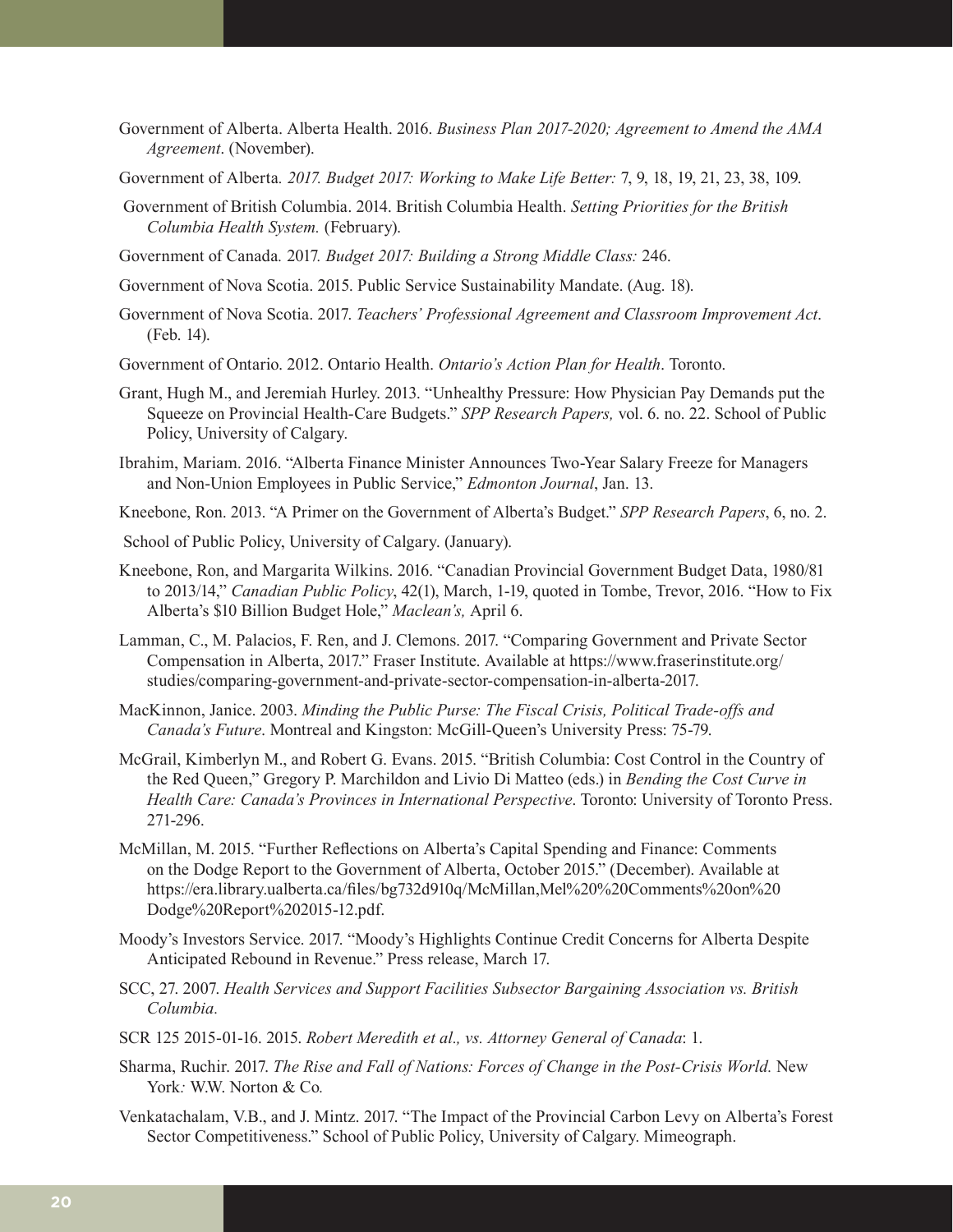#### **About the Authors**

**Janice MacKinnon** was Finance Minister in the government of Premier Roy Romanow in the 1990s when Saskatchewan became the first Canadian government to balance its budget. She is a Fellow of the Royal Society of Canada, a member of the Order of Canada, has an Honours BA from Western University and an MA and PhD from Queen's. She is the author of three books and many articles on public policy issues. She is former Chair of the Institute on Research on Public Policy, a former member of the Canada West board and currently advisor to the Eco-Fiscal Commission. She served on the Federal Task Force on Financial Literacy, was the Chair of Canada's Economic Advisory Council from 2010-2015 and was recently appointed to the NAFTA Advisory Council on the Environment. She is an Executive Fellow at the University of Calgary's School of Public Policy and Professor of fiscal policy at the University of Saskatchewan.

**Jack Mintz** became the President's Fellow of The School of Public Policy at the University of Calgary on July 1, 2015, after serving as the founding Director and Palmer Chair in Public Policy since January 2008. He serves on the boards of Imperial Oil Limited and Morneau Shepell, and is Chair and Vice-President of the Social Sciences and Humanities Research Council of Canada. He also serves as an Associate Editor of *International Tax and Public Finance* and the *Canadian Tax Journal*, and is a Research Fellow of CESifo, Munich, Germany, and the Centre for Business Taxation Institute, Oxford University.

Dr. Mintz has consulted widely with the World Bank, the International Monetary Fund, the Organization for Economic Co-operation and Development, federal and provincial governments in Canada, and various businesses and nonprofit organizations. Dr. Mintz became a member of the Order of Canada in 2015 in addition to receiving the Queen Elizabeth Diamond Jubilee Medal in 2012. Widely published in the field of public economics, he was touted in a 2004 U.K. magazine publication as one of the world's most influential tax experts. The *Financial Post* named him one of the five most influential Canadians in regulation in 2012. In the 2015 Who's Who Legal, he was named one of the top experts in the world and the Public Policy Forum honored him for his contribution to public policy in 2015 at its annual dinner.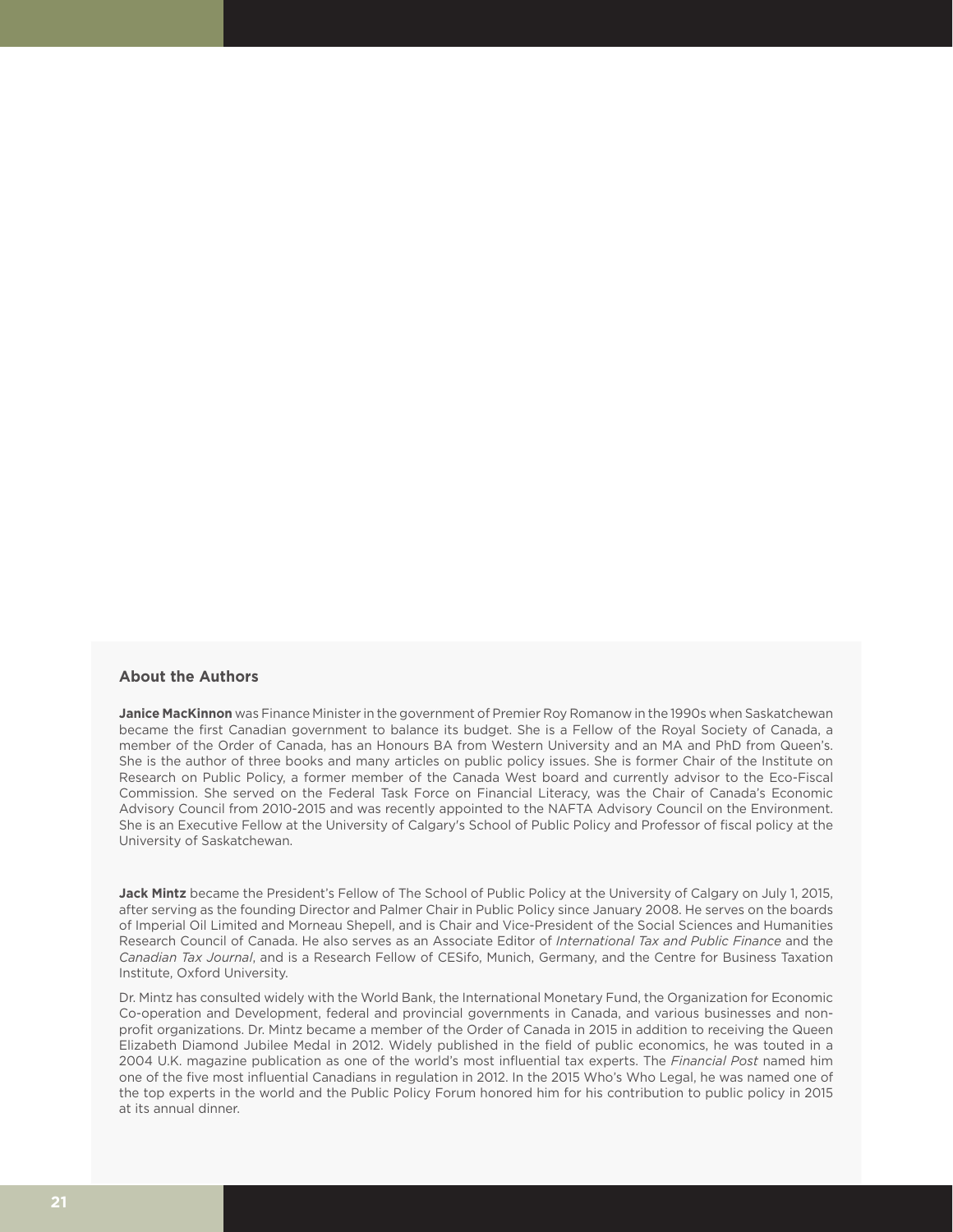#### **ABOUT THE SCHOOL OF PUBLIC POLICY**

The School of Public Policy has become the flagship school of its kind in Canada by providing a practical, global and focused perspective on public policy analysis and practice in areas of energy and environmental policy, international policy and economic and social policy that is unique in Canada.

The mission of The School of Public Policy is to strengthen Canada's public service, institutions and economic performance for the betterment of our families, communities and country. We do this by:

- *Building capacity in Government* through the formal training of public servants in degree and non-degree programs, giving the people charged with making public policy work for Canada the hands-on expertise to represent our vital interests both here and abroad;
- *Improving Public Policy Discourse outside Government* through executive and strategic assessment programs, building a stronger understanding of what makes public policy work for those outside of the public sector and helps everyday Canadians make informed decisions on the politics that will shape their futures;
- *Providing a Global Perspective on Public Policy Research* through international collaborations, education, and community outreach programs, bringing global best practices to bear on Canadian public policy, resulting in decisions that benefit all people for the long term, not a few people for the short term.

The School of Public Policy relies on industry experts and practitioners, as well as academics, to conduct research in their areas of expertise. Using experts and practitioners is what makes our research especially relevant and applicable. Authors may produce research in an area which they have a personal or professional stake. That is why The School subjects all Research Papers to a double anonymous peer review. Then, once reviewers comments have been reflected, the work is reviewed again by one of our Scientific Directors to ensure the accuracy and validity of analysis and data.

#### **The School of Public Policy**

University of Calgary, Downtown Campus 906 8th Avenue S.W., 5th Floor Calgary, Alberta T2P 1H9 Phone: 403 210 3802

#### **DISTRIBUTION**

Our publications are available online at www.policyschool.ca.

#### **DISCLAIMER**

The opinions expressed in these publications are the authors' alone and therefore do not necessarily reflect the opinions of the supporters, staff, or boards of The School of Public Policy.

#### **COPYRIGHT**

Copyright © Janice MacKinnon and Jack Mintz 2017. This is an openaccess paper distributed under the terms of the Creative Commons license [CC BY-NC 4.0](https://creativecommons.org/licenses/by-nc/4.0/), which allows non-commercial sharing and redistribution so long as the original author and publisher are credited.

#### **ISSN**

ISSN 2560-8312 The School of Public Policy Publications (Print) ISSN 2560-8320 The School of Public Policy Publications (Online)

#### **DATE OF ISSUE**

October 2017

#### **MEDIA INQUIRIES AND INFORMATION**

For media inquiries, please contact Morten Paulsen at 403-220-2540. Our web site, www.policyschool.ca, contains more information about The School's events, publications, and staff.

#### **DEVELOPMENT**

For information about contributing to The School of Public Policy, please contact Paul Beaudry by telephone at 403-220-4624 or by e-mail at paul.beaudry1@ucalgary.ca.